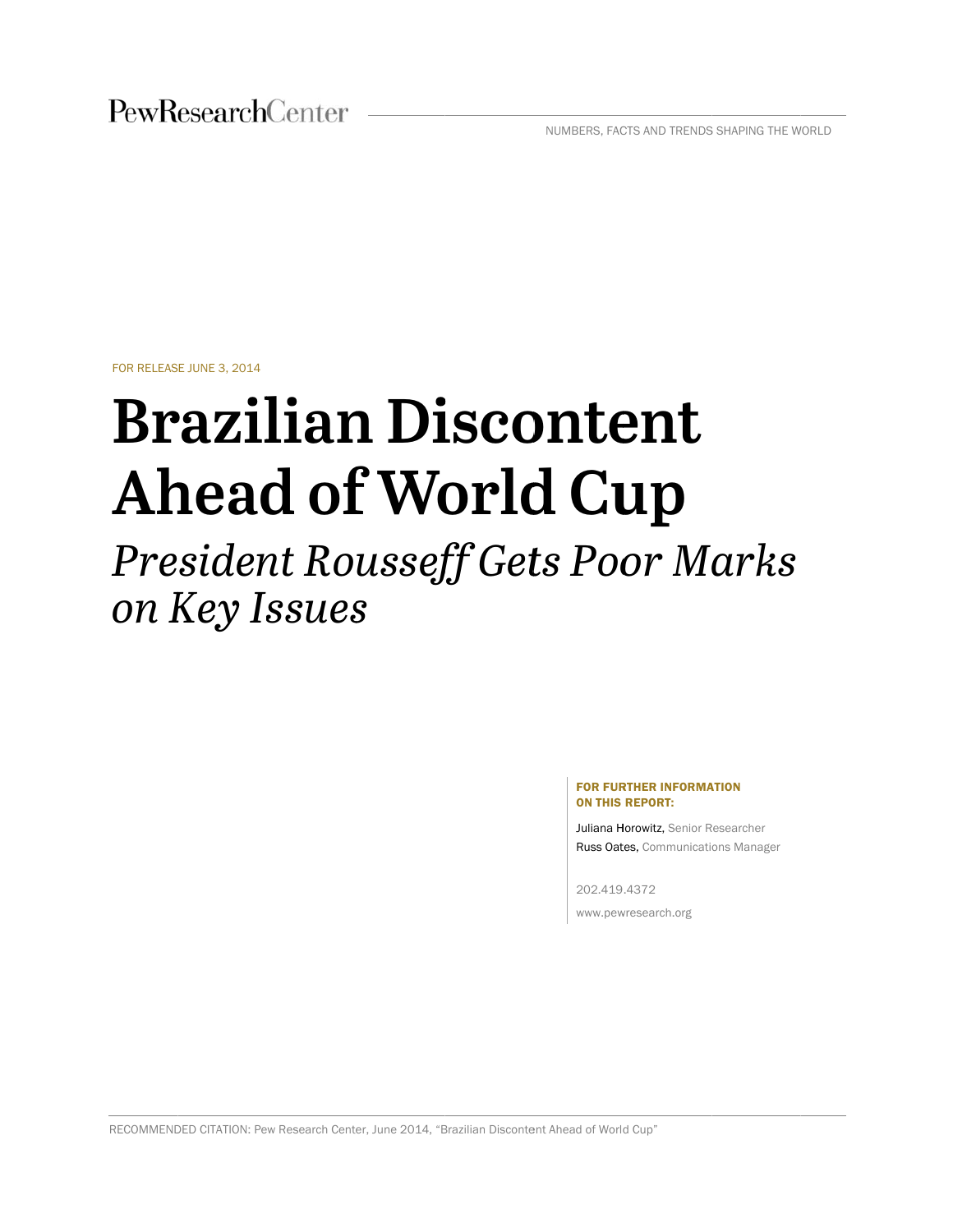### About the Report

This report examines public opinion in Brazil. It is based on 1,003 face-to-face interviews with adults 18 and older, between April 10, 2014, and April 30, 2014. The survey is representative of Brazil's adult population. For more details, see survey methods and topline results.

Chapter 1 explores national conditions in Brazil, including views about the direction of the country, the current state of the economy and major challenges facing the nation. Chapter 2 looks at ratings for many of the country's major political leaders, organizations and institutions. Chapter 3 examines views of Brazil's place in the world and the impact of hosting the World Cup.

The report is a collaborative effort based on the input and analysis of the following individuals from the Pew Research Center:

Juliana Horowitz, *Senior Researcher* Richard Wike, *Director, Global Attitudes Research*

James Bell, *Director, International Survey Research* Jill Carle, *Research Associate*  Danielle Cuddington, *Research Assistant* Claudia Deane, *Director, Research Practice*  Kat Devlin, *Research Assistant* Bruce Drake, *Senior Editor*  Aaron Ponce, *Research Associate* Jacob Poushter, *Research Associate*  Steve Schwarzer, *Visiting Research Methodologist* Katie Simmons, *Senior Researcher* Bruce Stokes, *Director, Global Economic Program*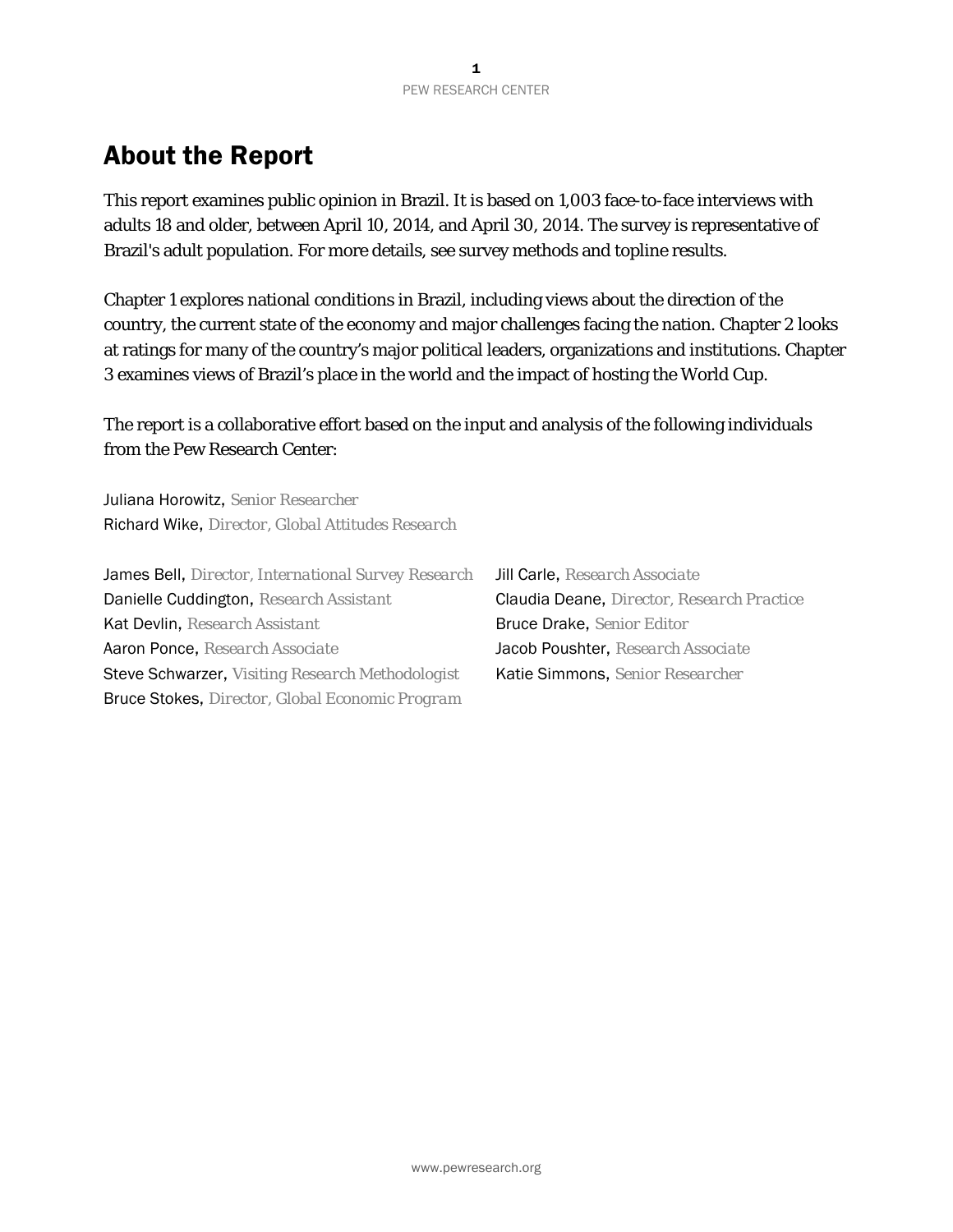### About Pew Research Center

Pew Research Center is a nonpartisan fact tank that informs the public about the issues, attitudes and trends shaping America and the world. It does not take policy positions. It conducts public opinion polling, demographic research, media content analysis and other empirical social science research. The center studies U.S. politics and policy views; media and journalism; internet and technology; religion and public life; Hispanic trends; global attitudes and U.S. social and demographic trends. All of the center's reports are available at www.pewresearch.org. Pew Research Center is a subsidiary of The Pew Charitable Trusts.

Alan Murray, *President* Michael Dimock, *Vice President, Research*  Elizabeth Mueller Gross, *Vice President*  Paul Taylor, *Executive Vice President, Special Projects* Andrew Kohut, *Founding Director* 

#### *Managing Directors*

James Bell, *Director of International Survey Research*  Alan Cooperman, *Director of Religion Research* Claudia Deane, *Director of Research Practices* Carroll Doherty, *Director of Political Research* Scott Keeter, *Director of Survey Research* Vidya Krishnamurthy, *Communications Director*  Mark Hugo Lopez, *Director of Hispanic Research*  Amy Mitchell, *Director of Journalism Research*  Kim Parker, *Director of Social Trends Research*  Lee Rainie, *Director, Pew Research Center's Internet & American Life Project* Richard Wike, *Director of Global Attitudes Research*

© Pew Research Center 2014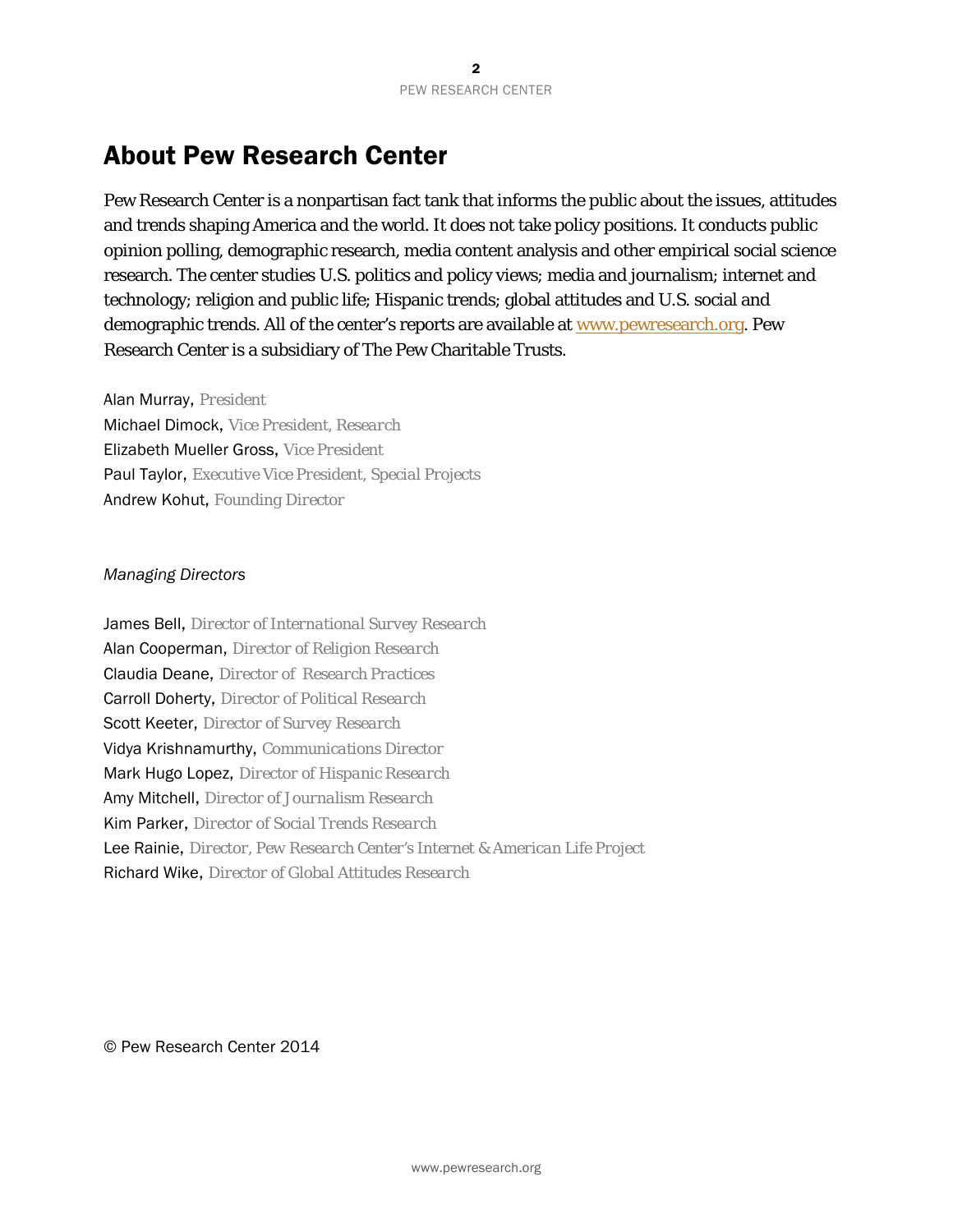### Table of Contents

| <b>About the Report</b>                                                  | 1            |
|--------------------------------------------------------------------------|--------------|
| <b>About Pew Research Center</b>                                         | $\mathbf{2}$ |
| <b>Overview: Brazilian Discontent Ahead of World Cup</b>                 | 4            |
| <b>Chapter 1. Views of National Conditions and the Economy in Brazil</b> | 8            |
| <b>Chapter 2. Ratings of Key Leaders and Institutions in Brazil</b>      | 12           |
| Chapter 3. The World Cup and Brazil's Place in the World                 | 17           |
| <b>Brazil Survey Methods</b>                                             | 19           |
| <b>Topline Results</b>                                                   | 20           |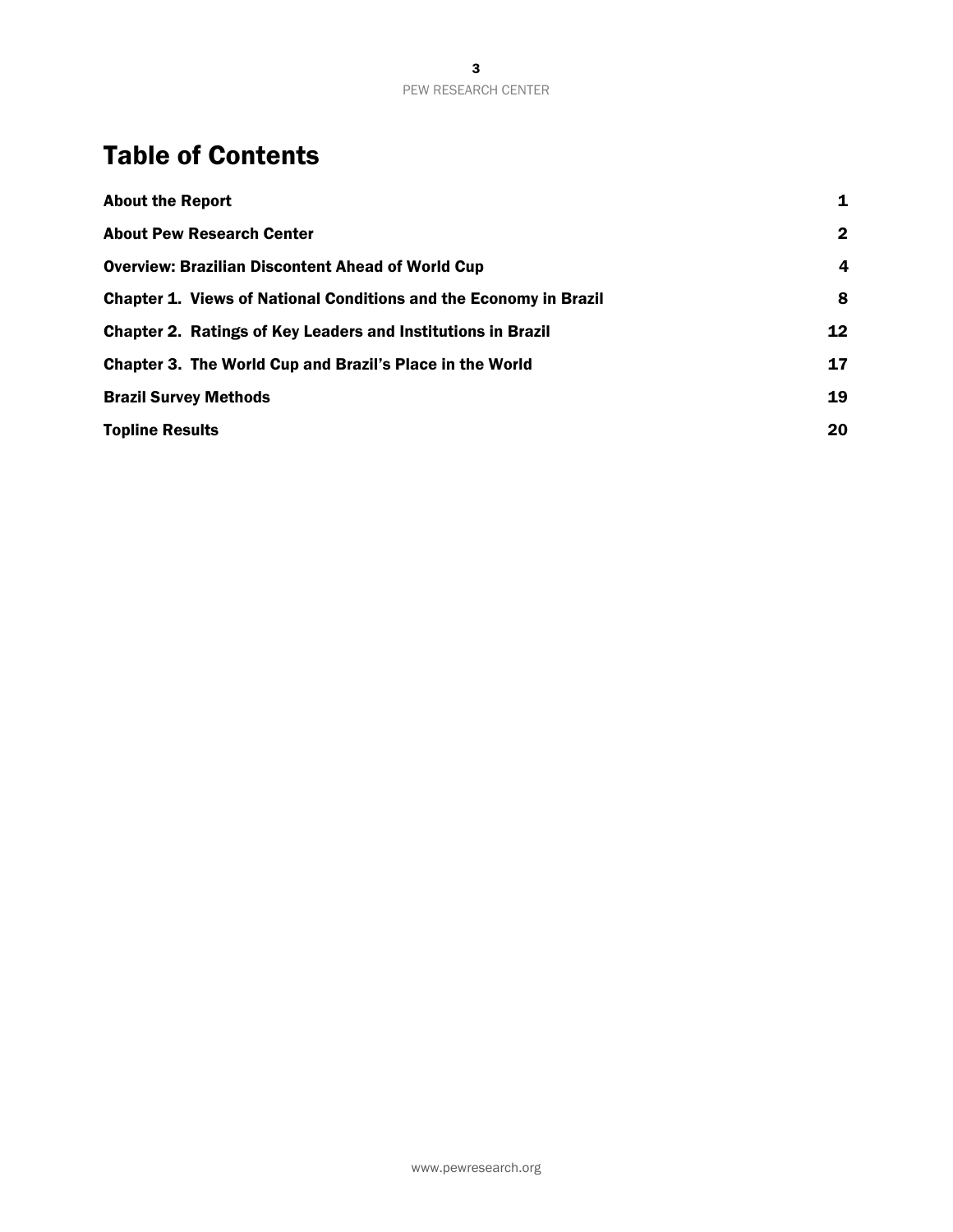## **Brazilian Discontent Ahead of World Cup**

*President Rousseff Gets Poor Marks on Key Issues* 

The national mood in Brazil is grim, following a year in which more than a million people have taken to the streets of major cities across the country to protest corruption, rising inflation and a lack of government investment in public services such as education, health care and public transportation, among other things. A new survey by the Pew Research Center finds that 72% of Brazilians are dissatisfied with the way things are going in their country, up from 55% just weeks before the demonstrations began in June 2013.

Opinions about the national economy have changed even more dramatically over this oneyear period. Two-thirds now say Brazil's oncebooming economy is in bad shape, while just 32% say the economy is good. In 2013, the balance of opinion was reversed: a 59% majority thought the country was in good shape economically, while 41% said the economy was bad. Economic ratings had been consistently positive since 2010, when Pew Research first conducted a nationallyrepresentative survey of Brazil.

Brazilians are also concerned about the impact that hosting the World Cup, which begins June 12, will have on their country. About six-in-ten (61%) think hosting the event is a bad thing for Brazil because it takes money away from schools, health care and other public services — a common theme in the protests that have



Source: Spring 2014 Global Attitudes survey. Q5.



PEW RESEARCH CENTER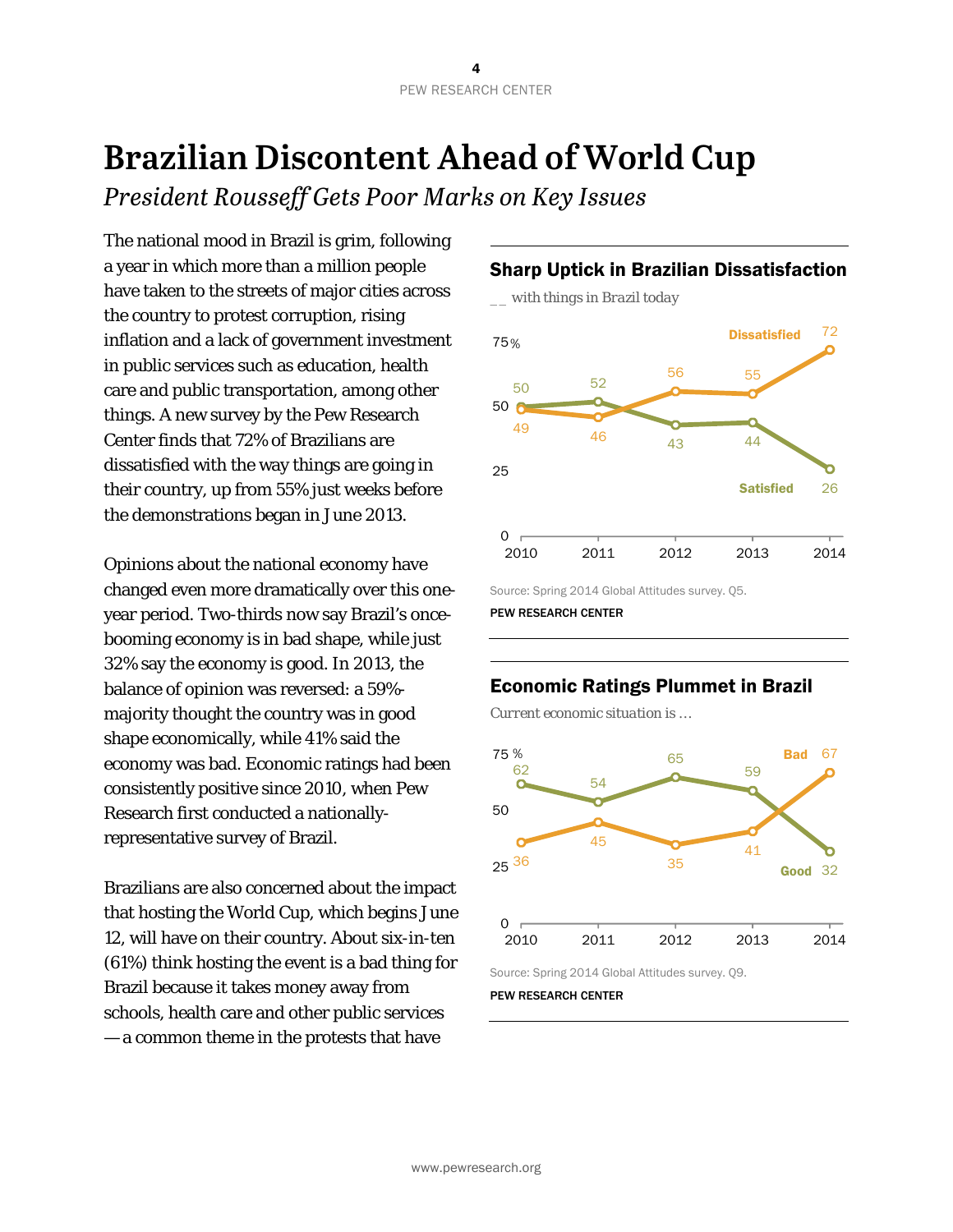swept the country since June 2013. Just 34% think the World Cup, which Brazil will host for the first time since 1950 and which could attract more than 3.5 million people to the nation's twelve host cities, will create more jobs and help the economy.

There is also skepticism about the international benefit of hosting the World Cup. About four-in-ten (39%) say it will hurt Brazil's image around the world while an almost equal number (35%) say it will help; 23% say it will have no impact.

These are among the major findings from the latest survey of Brazil by the Pew Research Center. The survey is based on faceto-face interviews conducted between April 10 and April 30, 2014 among a representative sample of 1,003 randomly selected adults from across the country.

The survey also finds widespread concern about rising prices: 85% say this is a major problem in the country. And at least two-thirds also say a lack of employment opportunities and the

gap between the rich and the poor are very big problems.

In addition to economic concerns, large majorities also describe crime (83%), health care (83%), political corruption (78%) and poor quality schools (64%) as major problems. To be sure, these are not new challenges in Brazil. Pew Research surveys conducted since 2010 have documented similarly widespread concern with a range of social, political and economic issues, including crime, corruption and inflation. But the current level of frustration Brazilians express with their country's direction, its economy and its leaders is unmatched in recent years.

#### Most Say Hosting World Cup Is Bad for Brazil

*World Cup is a …* 



#### Inflation, Crime, Health Care and Corruption Top Concerns

*\_\_ is a very big problem* 



Source: Spring 2014 Global Attitudes survey. Q21a-c,h & Q23a-d. PEW RESEARCH CENTER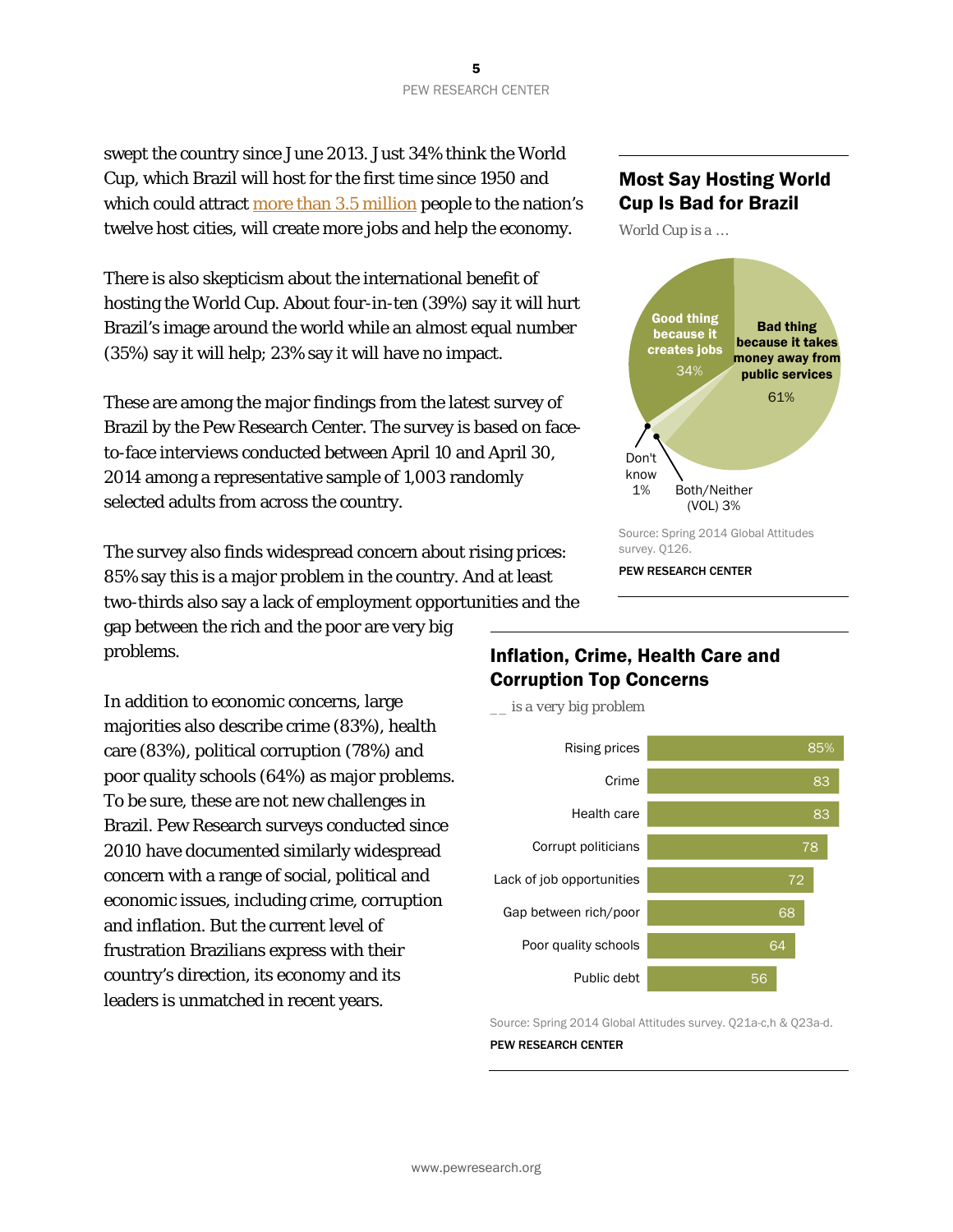### **Rousseff's Dismal Ratings on Key Issues**

Brazilian President Dilma Rousseff receives overwhelmingly negative ratings for her handling of important issues facing the country. And while about half say the president is having a positive influence on the way things are going in the country, this is in sharp contrast to opinions of Rousseff's predecessor and supporter, Luiz Inácio Lula da Silva, in the last year of his two-term presidency. In 2010, more than eight-in-ten (84%) said Lula was having a positive impact on Brazil.

Like Lula, Rousseff receives better overall ratings from those with lower incomes and lower levels of education. But while Lula's influence was seen in a positive light by majorities across all demographic groups, Rousseff receives negative ratings from most Brazilians with a post-secondary education (70%) and higher incomes (61%).<sup>1</sup> Majorities of those with a primary education or less (56%) and lower incomes (58%) say the president's overall impact on the country is positive.

Opinions of Rousseff's handling of specific issues are far more negative than assessments of her overall influence. Clear majorities disapprove of the way the president is dealing with all nine issues tested: corruption (86% disapprove), health care (85%), crime (85%), public transportation (76%), foreign policy (71%), education (71%), preparations for the World Cup (67%), poverty (65%) and the economy (63%).

Disapproval of the president's handling of key issues is high across demographic groups, but tends to be particularly widespread among the more affluent and more educated, as well as among those who live in urban areas.

 $\overline{a}$ 

### Mixed Views of Rousseff's Influence



#### Widespread Disapproval of Rousseff's Handling of Key Issues

|                              |    | Approve Disapprove Don't know |   |
|------------------------------|----|-------------------------------|---|
|                              | %  | %                             | % |
| Corruption                   | 13 | 86                            | 1 |
| Crime                        | 15 | 85                            | 0 |
| Health care                  | 15 | 85                            | 0 |
| <b>Public transportation</b> | 22 | 76                            | 2 |
| Foreign policy               | 24 | 71                            | 5 |
| Education                    | 29 | 71                            | 0 |
| World Cup preparations       | 32 | 67                            | 1 |
| Poverty                      | 34 | 65                            | 1 |
| The economy                  | 34 | 63                            | 3 |
|                              |    |                               |   |

Source: Spring 2014 Global Attitudes survey. Q50a-i.

<sup>1</sup> For income, respondents are grouped into three categories of low, middle and high. Lower-income respondents are those with a reported monthly household income of less than R\$900 (Brazilian reais), middle-income respondents fall between the range of R\$900 to R\$2,349, and those in the higher-income category earn R\$2,350 or more per month. The minimum wage in Brazil is currently R\$724 per month.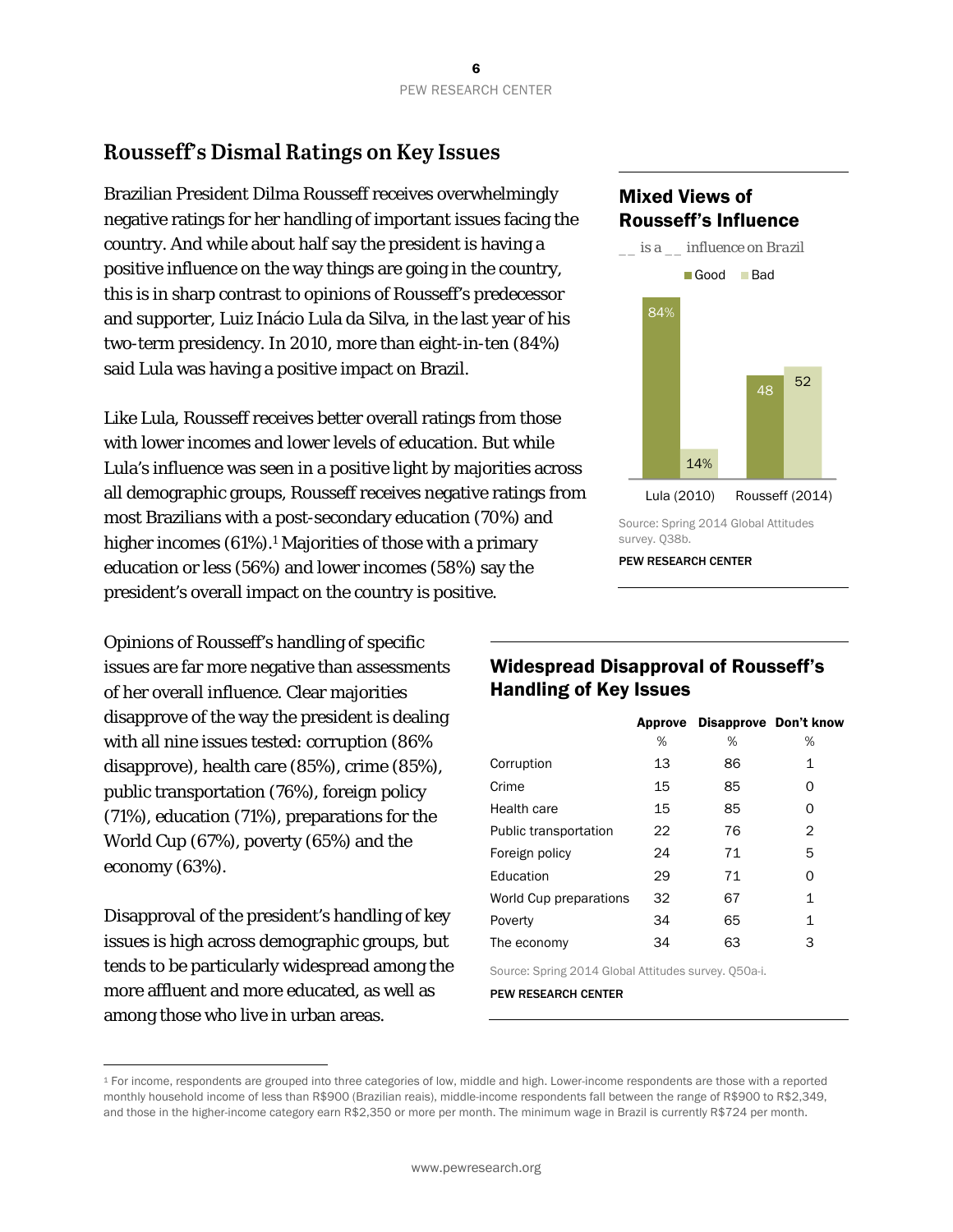Yet, despite her low approval ratings, the president is viewed more favorably than her main challengers in the October election, who remain less well known. Roughly half (51%) have a favorable opinion of Rousseff, who represents the Workers' Party (PT), about double the share that say the same about Aécio Neves (27%), the candidate of the Brazilian Social Democracy Party (PSDB), or Eduardo Campos (24%) of the Brazilian Socialist Party (PSB). All three candidates have unfavorable ratings hovering around the 50% mark. Roughly one-in-four do not offer an opinion of Rousseff's challengers.

#### Rousseff Viewed More Favorably than Her Challengers

*Do you have a \_\_ opinion of …* 



PEW RESEARCH CENTER

### **Declining Views of National Groups and Institutions**

Brazilians express far less confidence in key groups and institutions than they did four years ago. Fewer than half (47%) say the national government is having a positive influence on the way things are going in Brazil, down from 75% in 2010.

The police, already among the lowest-rated institutions in Brazil four years ago, receive even less support today. Amid reports of excessive use of police force during last year's protests and highly publicized cases of police brutality, just 33% of Brazilians currently say the police are having a good influence on their country, compared with 53% in 2010.

#### Views of Groups and Institutions Souring in Brazil

*\_\_\_is a good influence on Brazil* 

|                     | 2010<br>% | 2014<br>% | <b>Change</b> |
|---------------------|-----------|-----------|---------------|
| National government | 75        | 47        | $-28$         |
| Police              | 53        | 33        | $-20$         |
| Military            | 66        | 49        | $-17$         |
| Media               | 81        | 69        | $-12$         |
| Religious leaders   | 67        | 69        | $+2$          |

Source: Spring 2014 Global Attitudes survey. Q38a, c-e, j.

PEW RESEARCH CENTER

Similarly, about half (49%) now say the military is having a positive impact on the way things are going in Brazil, down from the 66% that shared this view in 2010. And while the media still receives mostly positive ratings, fewer say its influence is positive than did so four years ago (69% vs. 81% in 2010).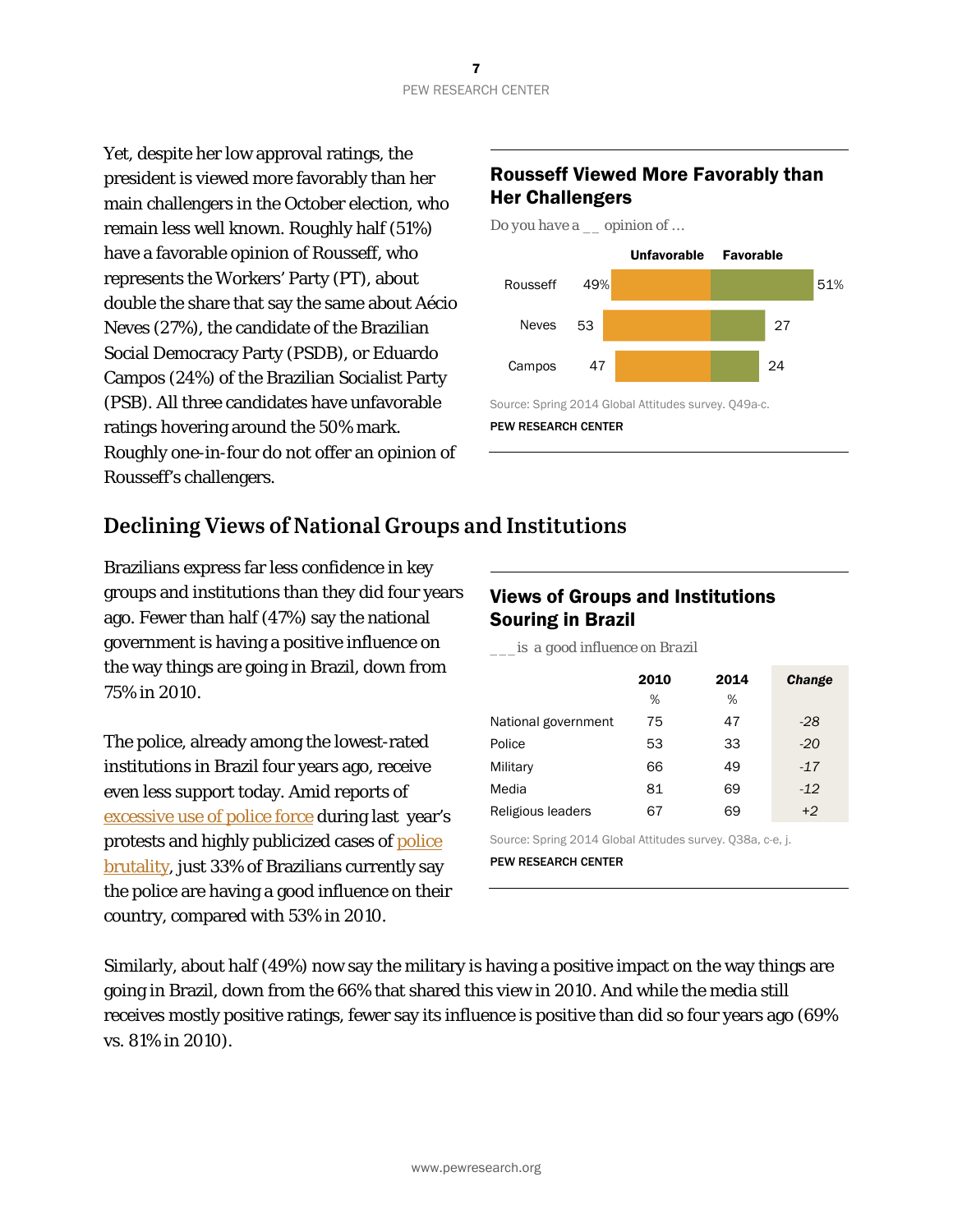### Chapter 1. Views of National Conditions and the Economy in Brazil

Brazilians are deeply dissatisfied with the way things are going in their country. The country's once-booming economy now receives overwhelmingly negative ratings, and concerns about rising prices, lack of employment opportunities, political corruption, crime, health care and the quality of schools are widespread.

Views about the impact of last year's massive protests against, among other things, corruption, inflation, and lacking public services are mixed. About half of Brazilians say the demonstrations were good for the country because they brought attention to important issues, while about the same number say they were bad because they damaged Brazil's image around the world.

### **Dissatisfaction with Country Direction and the Economy**

Dissatisfaction with national conditions is on the rise in Brazil, with 72% expressing a negative opinion of the way things are going in the country and just 26% saying they are satisfied. Opinions were somewhat less lopsided a year ago, when a narrow majority of Brazilians (55%) were dissatisfied and 44% were satisfied with national conditions. In 2010, prior to Dilma Rousseff's election as president, Brazilians were evenly divided.

Similarly, ratings of the country's economy have plummeted since 2013. Only 32% now say Brazil's economy is in good shape, compared with 59% a year ago; two-thirds of Brazilians

#### Growing Frustration with Country Direction and Economic Conditions

| with things in                   | 2010 | 2013 | 2014 | 13-14<br><b>Change</b> |
|----------------------------------|------|------|------|------------------------|
| <b>Brazil</b> today              | %    | %    | %    |                        |
| Satisfied                        | 50   | 44   | 26   | -18                    |
| Dissatisfied                     | 49   | 55   | 72   | $+17$                  |
| Current economic<br>situation is |      |      |      |                        |
| Good                             | 62   | 59   | 32   | -27                    |
| Bad                              | 36   | 41   | 67   | $+26$                  |

*13-14*

Source: Spring 2014 Global Attitudes survey. Q5 & Q9. PEW RESEARCH CENTER

now say the economy is bad. Prior to this year, ratings of the national economy had been consistently positive since 2010, when Pew Research first conducted a nationally representative survey of Brazil.

Positive views of national conditions and the economy have dropped by double digits across gender, age, education and nearly all income groups since 2013. This year, in almost every group, only about a third or less say they are satisfied with the way things are going in Brazil or that the country's economy is in good shape.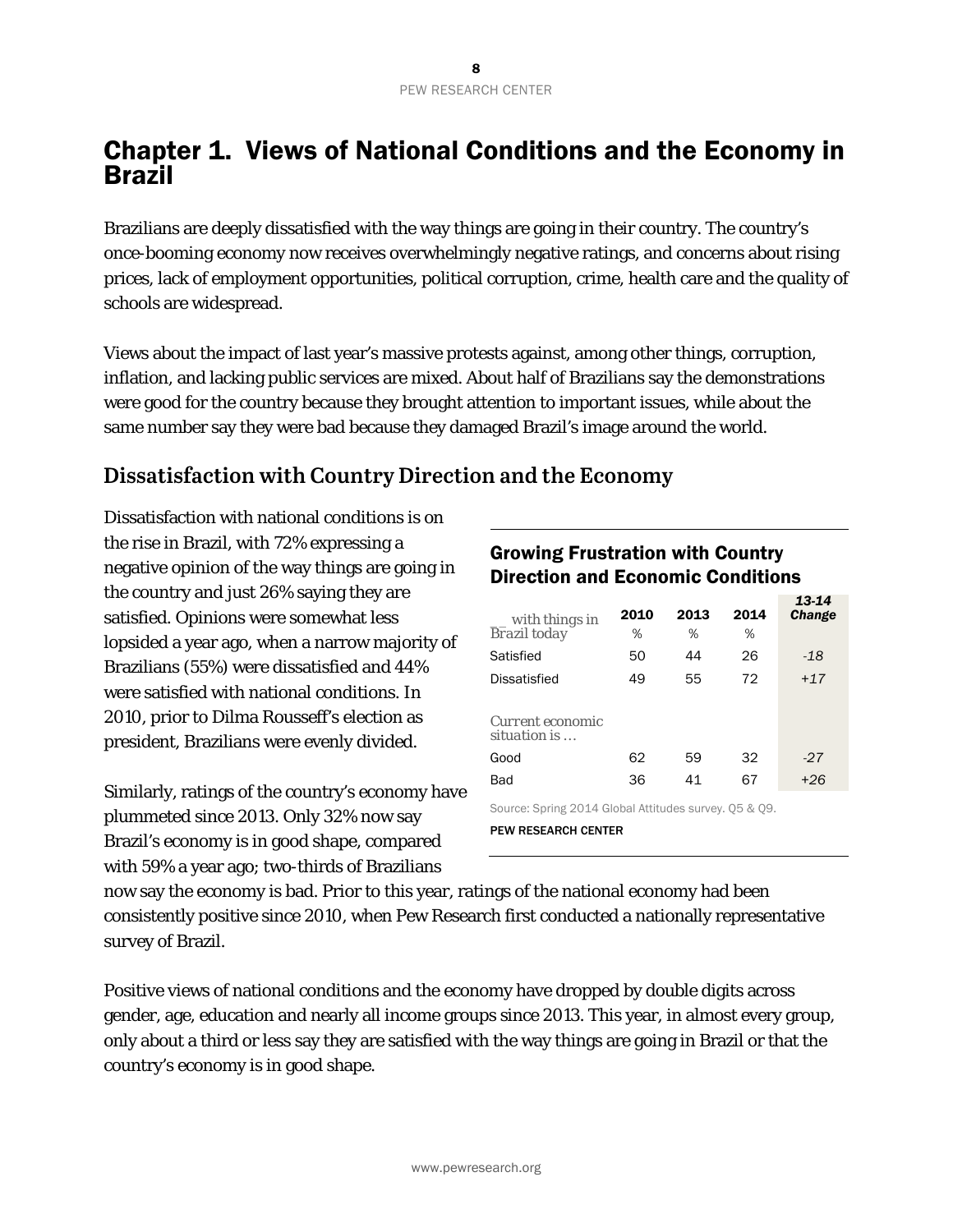Still, most Brazilians remain optimistic that economic conditions will improve in the next 12 months, although fewer say this compared with a year ago (63% in 2014 vs. 79% in 2013); 15% expect things to get worse over the next year, while another 22% say economic conditions will remain the same.

Among those who rate the current economic situation negatively, 26% expect it to remain the same and another 20% say it will be even worse in the next year, but more than half (53%) are optimistic that the economy will improve. About eight-in-ten (82%) of those who say current economic conditions are good expect them to be even better in the next 12 months.

#### **Inflation Seen as Top Economic Problem**

Despite increasing frustration with economic conditions overall, concerns about rising prices and a lack of employment opportunities are virtually unchanged from the already high levels registered a year ago. Today, seven-inten or more say rising prices (85%) and a lack of employment of opportunities (72%) are very big problems.

Fewer now say the gap between the rich and the poor and public debt are very big problems. Still, majorities continue to consider these very big concerns in Brazil (68% and 56%, respectively). A year ago, 75% said the gap between the rich and the poor was a major problem, while 71% said the same about public debt.

When asked which of these economic problems the government should tackle first, a 39%-plurality says addressing the lack of employment opportunities should be the priority. About a quarter of Brazilians say the gap between the rich and the poor (27%) or rising prices (25%) are the most important problems for the government to address first. Just 6% cite public debt.

#### Rising Prices, Crime, Health Care and Corruption Seen as Top Challenges

85% 83 83 78 72 68 64 50 48 47 43 35 Rising prices Crime Health care Corrupt politicians Lack of job opportunities Gap between rich/poor Poor quality schools Public debt Air pollution Water pollution Public transportation **Traffic** Safety of food Electricity shortages *\_\_ is a very big problem* 

Source: Spring 2014 Global Attitudes survey. Q21a-c, e-k & Q23a-d. PEW RESEARCH CENTER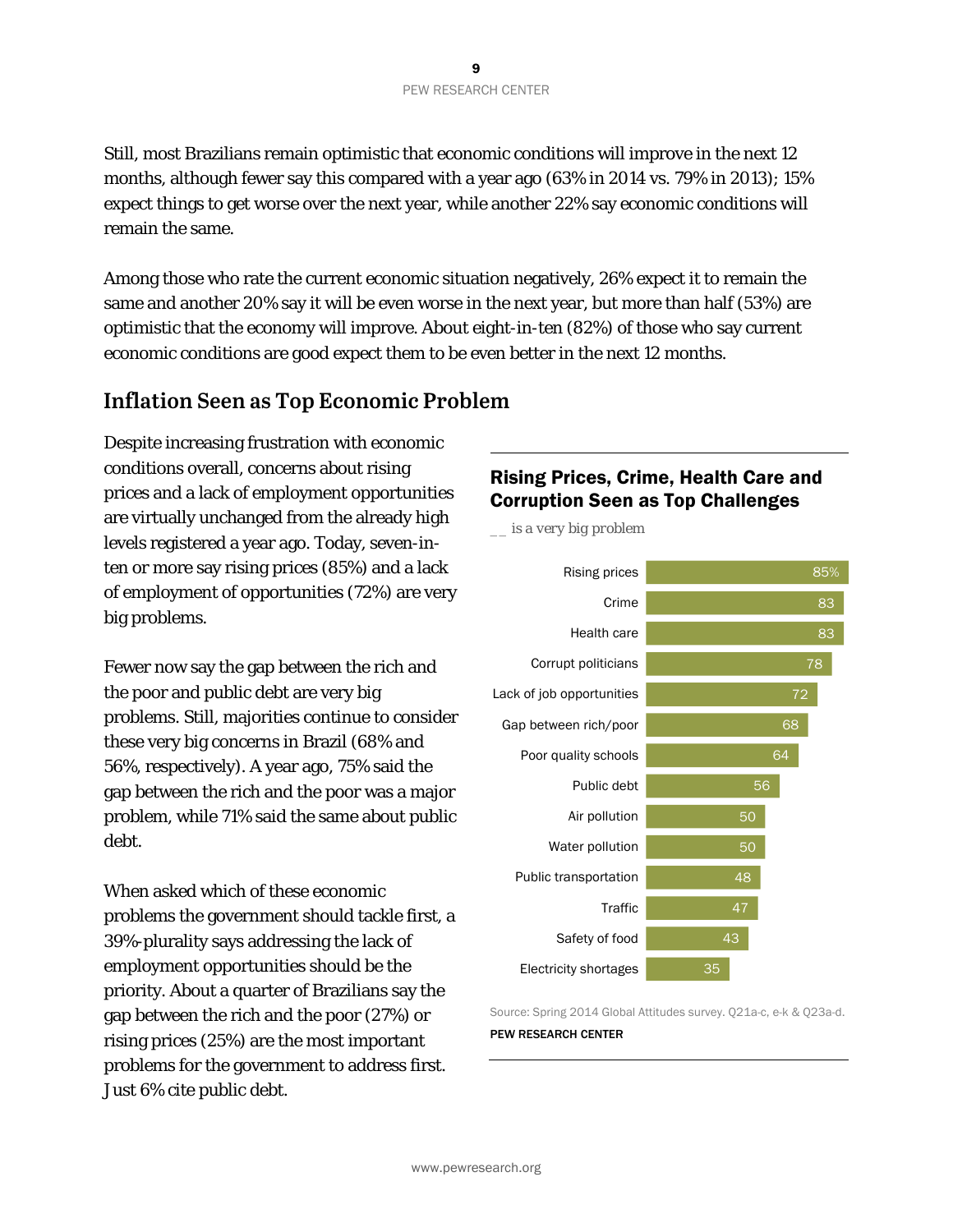### **Crime, Health Care and Corruption Top Non-Economic Concerns**

Beyond the economy, Brazilians are also concerned about crime, corruption and other social issues. At least three-quarters say crime (83%), health care (83%) and corrupt political leaders (78%) are very big problems in their country, and 64% are equally concerned about poor quality schools.

About half describe air and water pollution (50% each), public transportation (48%) and traffic (47%) as very big problems, and somewhat fewer express similar concern about food safety (43%)

and electricity shortages (35%). But threequarters or more say each of these issues is at least a moderately big problem in Brazil.

Concerns about national problems are widespread across demographic groups. But not surprisingly, those in urban areas are far more likely than those in rural parts of the country to describe air pollution, traffic and public transportation as major challenges. At least half of those in urban areas describe each of these as very big problems (53%, 51% and 51%, respectively), compared with fewer than fourin-ten rural dwellers (38%, 30% and 34%). People in urban areas are also more likely to characterize poor quality schools, corruption and food safety as major problems.

### **Mixed Views of Protests**

Brazilians are divided on whether the massive protests that took place across the country last year had a positive or a negative effect: 47% say the protests were a good thing for Brazil because they brought attention to important issues and 48% say they were bad because they damaged the country's image around the world.

Support for the June 2013 protests is far more common among those with at least some college education than among those who did

| <b>Views of Protests</b> |               |                            |                        |               |  |  |  |  |  |
|--------------------------|---------------|----------------------------|------------------------|---------------|--|--|--|--|--|
|                          | Good<br>thing | <b>Bad</b><br><b>thing</b> | Neither/<br>Both (VOL) | Don't<br>know |  |  |  |  |  |
|                          | %             | %                          | %                      | %             |  |  |  |  |  |
| <b>Total</b>             | 47            | 48                         | 3                      | 3             |  |  |  |  |  |
| Sex                      |               |                            |                        |               |  |  |  |  |  |
| Men                      | 51            | 45                         | 3                      | 2             |  |  |  |  |  |
| Women                    | 43            | 51                         | 3                      | 4             |  |  |  |  |  |
| Age                      |               |                            |                        |               |  |  |  |  |  |
| 18-29                    | 52            | 43                         | 2                      | 2             |  |  |  |  |  |
| 30-49                    | 47            | 48                         | 3                      | 2             |  |  |  |  |  |
| $50+$                    | 39            | 53                         | 3                      | 5             |  |  |  |  |  |
| Income                   |               |                            |                        |               |  |  |  |  |  |
| Lower                    | 42            | 51                         | 2                      | 4             |  |  |  |  |  |
| Middle                   | 48            | 46                         | 4                      | 3             |  |  |  |  |  |
| Higher                   | 49            | 47                         | 3                      | 2             |  |  |  |  |  |
| Education                |               |                            |                        |               |  |  |  |  |  |
| Primary                  | 37            | 56                         | 2                      | 5             |  |  |  |  |  |
| Secondary                | 47            | 47                         | 4                      | 2             |  |  |  |  |  |
| Post-secondary           | 62            | 37                         | $\mathbf 1$            | $\mathbf{1}$  |  |  |  |  |  |
| Urban/Rural              |               |                            |                        |               |  |  |  |  |  |
| Urban                    | 45            | 49                         | 3                      | 2             |  |  |  |  |  |
| Rural                    | 53            | 43                         | 1                      | 4             |  |  |  |  |  |

Note: Question read, "Now thinking about the protests we had last June. In general, were the protests a good thing for Brazil because they brought attention to important issues OR were the protests a bad thing for Brazil because it damaged Brazil's image around the world?"

Source: Spring 2014 Global Attitudes survey. Q127.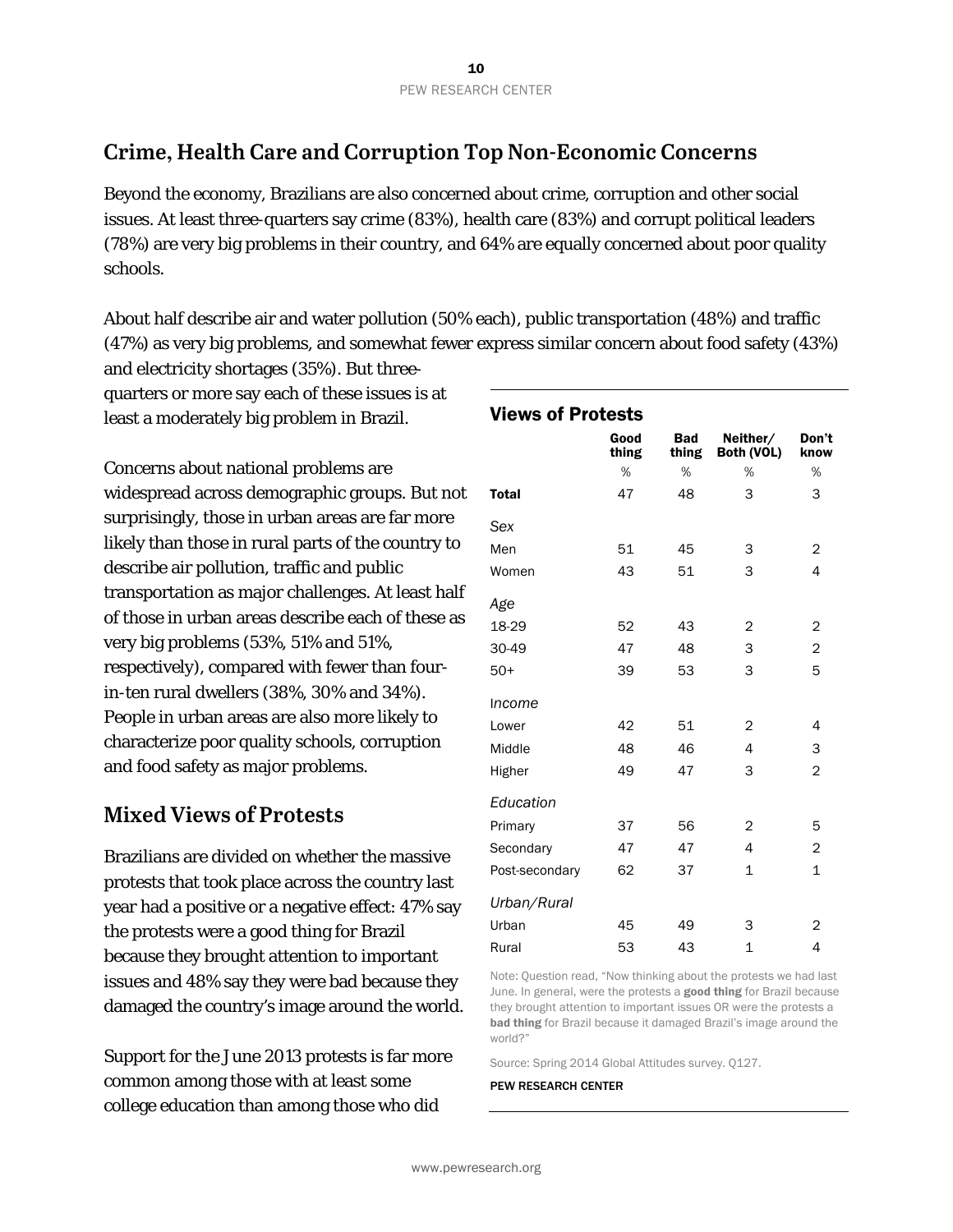not attend college. About six-in-ten (62%) Brazilians who have attended college say the protests were good for Brazil, compared with 47% of those with at least some secondary education and 37% of those with no secondary education.

Young people are also more likely than their elders to offer a positive view of last year's protests, though they too remain somewhat divided. By a 52% to 43% margin, 18-29 year-olds say the demonstrations were good rather than bad for Brazil. Among 30-49 year-olds, about the same numbers say the protests were a good thing for the country (47%) as say they were a bad thing (48%). Older Brazilians are the most skeptical about the impact the protests have had on the country: 53% of those 50 and older say the demonstrations were bad because they damaged the country's image around the world, while 39% say they had a positive effect by bringing attention to important issues.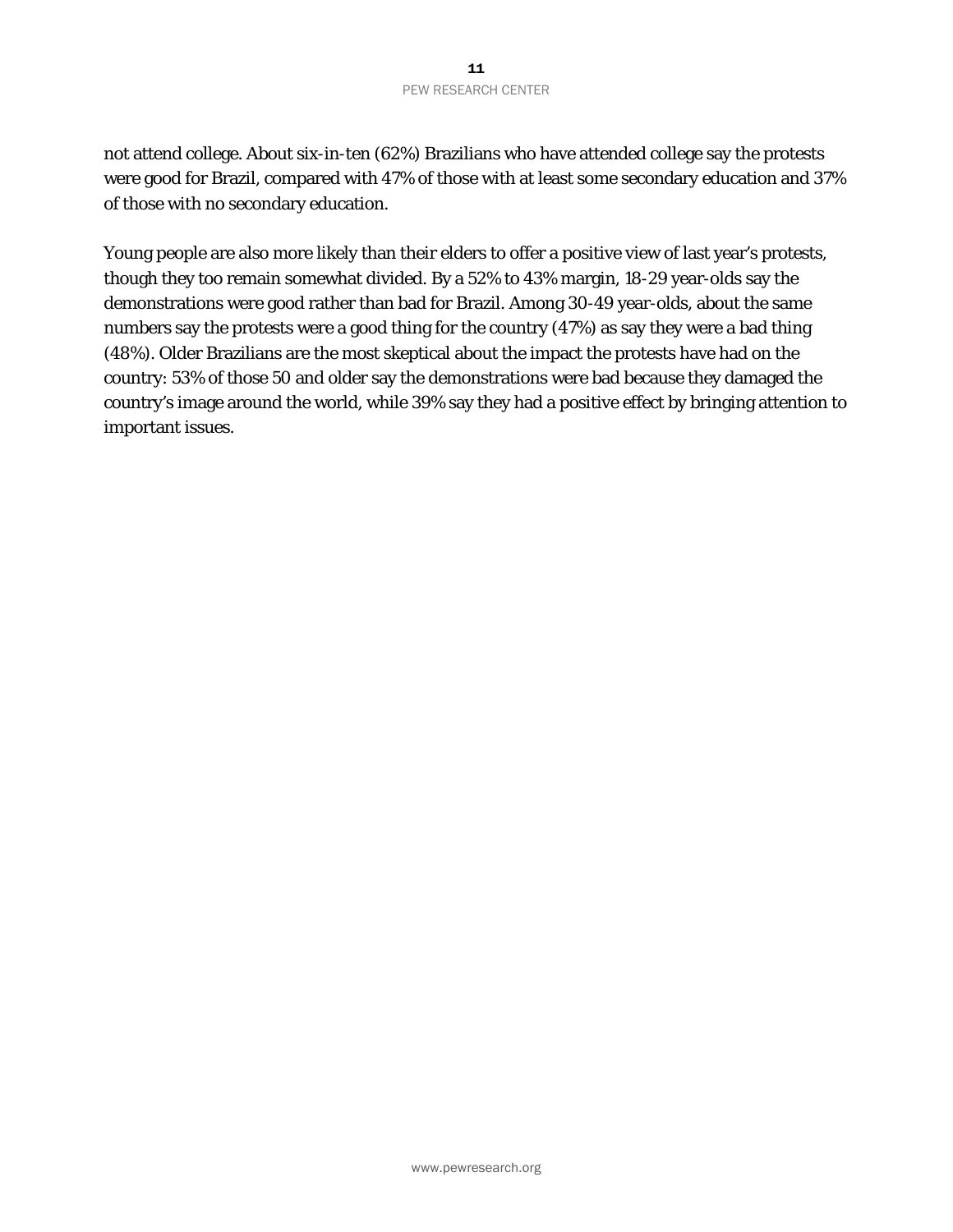### Chapter 2. Ratings of Key Leaders and Institutions in Brazil

Brazilians give President Dilma Rousseff dismal ratings for her handling of key issues, with only about a third or less saying they approve of the way she is handling corruption, crime, health care, public transportation, education, foreign policy, preparations for the World Cup, poverty and the economy. Yet, despite these low marks, Rousseff is viewed more favorably than her challengers in this October's presidential election.

More generally, opinions about Rousseff's overall impact are nearly evenly divided between those who believe the president is having a positive influence and those who say she is having a negative impact on the way things are going in Brazil. Four years ago, 84% said then-President Luiz Inácio Lula da Silva, Rousseff's predecessor and supporter, was having a good influence on the country. Positive ratings of the impact of the national government, the police, the military and the media have also declined by double digits since 2010.

### **Widespread Disapproval of Rousseff on Key Issues**

Brazilians overwhelmingly disapprove of the way their president is handling a long list of important issues facing the country. More than eight-in-ten give Rousseff low marks for her handling of corruption (86%), crime (85%) and health care (85%). Solid majorities also disapprove of the president's performance on public transportation (76%), education (71%), foreign policy (71%), preparations for the World Cup (67%), poverty (65%) and the economy (63%).

Majorities across most demographic groups disapprove of Rousseff's handling of key issues, but those with more education and higher incomes tend to be particularly critical of the president, as are those who live in urban areas.



*\_\_ of the way Rousseff is handling …* 



Source: Spring 2014 Global Attitudes survey. Q50a-i.

For example, 69% of those with at least some post-secondary education and 65% of those with at least some secondary education disapprove of the president's handling of the economy, compared with a narrower majority (54%) of those with a primary education or less. Similarly, 72% of those

PEW RESEARCH CENTER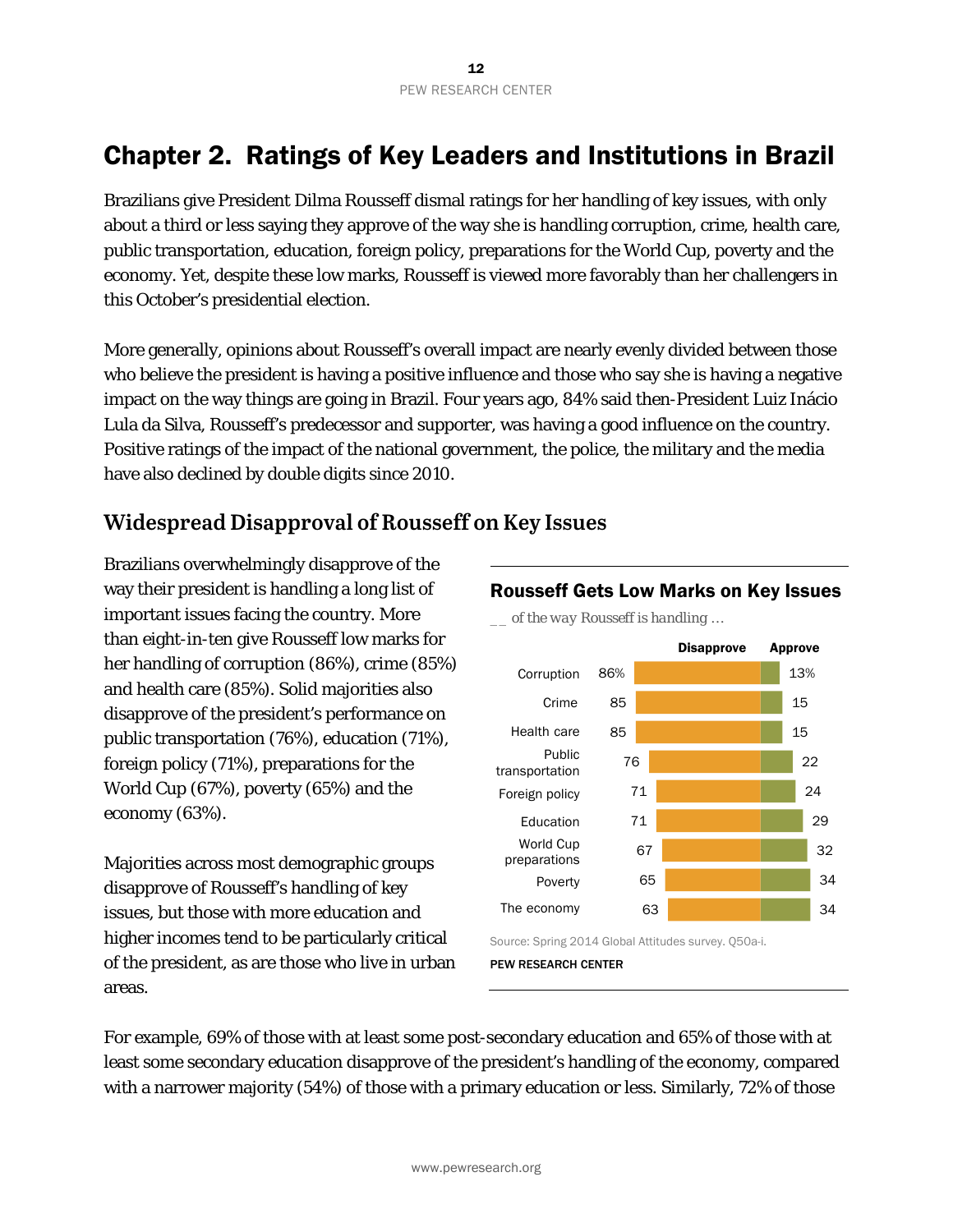who are more affluent, 63% of those with middle incomes and 53% of those with lower incomes give Rousseff low marks on the economy.2 And while a clear majority (66%) of urban residents disapprove of Rousseff's handling of economic issues, people in rural areas are evenly divided (51% approve and 47% disapprove).

### **Mixed Views of Rousseff's Overall Influence**

Opinions of Rousseff's overall influence on the way things are going in the country are more mixed than the high disapproval ratings of her handling of specific issues, but her impact is seen far more negatively than that of Lula at the end of his presidency.

About half of Brazilians (48%) say Rousseff is having a good influence and 52% say she is having a bad influence on the country. Four years ago, 84% believed Lula was having a positive impact on the way things were going, while just 14% offered a negative opinion.

Assessments of Rousseff's overall influence on the country vary considerably across income and education groups. Majorities of lower-income (58%) and less-educated (56%) respondents say the president is having a positive impact. Opinions of those in the middle income group and those with at least some secondary education are mixed, while majorities among the more affluent (61%) and more educated (70%) say Rousseff is having a bad influence on the way things are going in Brazil.

 $\overline{a}$ 

#### Divided Views of Rousseff's Influence

*on Brazil* 

*Rousseff is having a \_\_\_influence* 

|                                      | Good | <b>Bad</b> |
|--------------------------------------|------|------------|
|                                      | %    | %          |
| Total                                | 48   | 52         |
| Income                               |      |            |
| Lower                                | 58   | 41         |
| Middle                               | 48   | 52         |
| Higher                               | 39   | 61         |
| Education                            |      |            |
| Primary                              | 56   | 43         |
| Secondary                            | 49   | 51         |
| Post-secondary                       | 30   | 70         |
| Urban/Rural                          |      |            |
| Urban                                | 46   | 54         |
| Rural                                | 61   | 39         |
| Source: Spring 2014 Global Attitudes |      |            |

survey. Q38b.

<sup>2</sup> For income, respondents are grouped into three categories of low, middle and high. Lower-income respondents are those with a reported monthly household income of less than R\$900 (Brazilian reais), middle-income respondents fall between the range of R\$900 to R\$2,349, and those in the higher-income category earn R\$2,350 or more per month. The minimum wage in Brazil is currently R\$724 per month.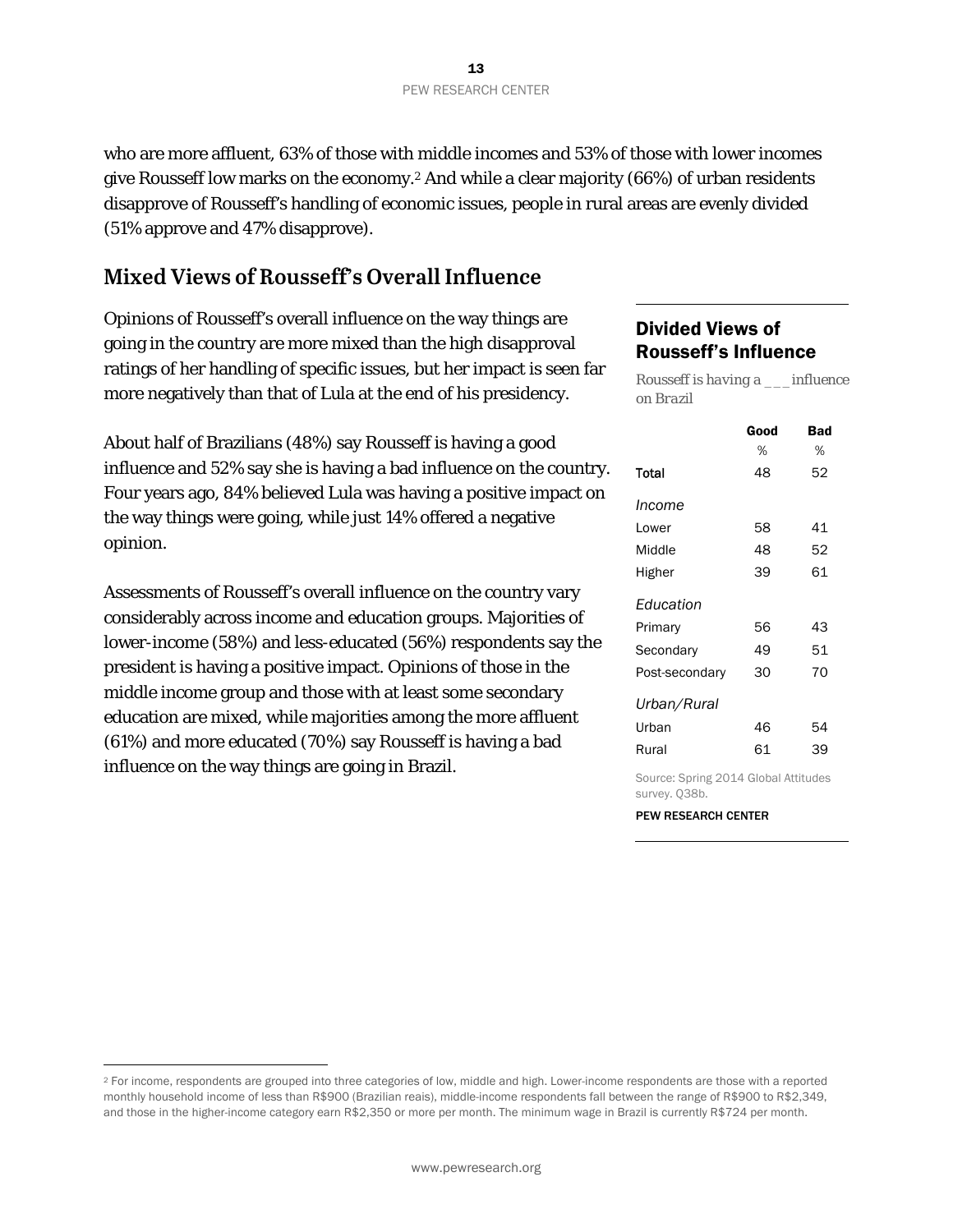### **Rousseff More Popular than Her Presidential Challengers**

Despite her low approval ratings on every issue tested, Dilma's favorability ratings are higher than those of her two challengers in the upcoming presidential election. About half of Brazilians (51%) have a favorable opinion of their president and 49% have an unfavorable view.

In comparison, about a quarter (27%) offer a favorable opinion of Aécio Neves, presidential candidate of the Brazilian Social Democracy Party (PSDB), the main opposition party. More than half (53%) have an unfavorable view of the former governor of Minas Gerais, with 20% not offering an opinion.

Eduardo Campos, the candidate of the Brazilian Socialist Party (PSB), is viewed favorably by 24% of Brazilians; close to half (47%) have a negative opinion of Campos.

### Rousseff Viewed More Favorably than Other Presidential Candidates



Nearly three-in-ten (29%) do not rate Campos, a former governor of Pernambuco. Campos's running mate, Marina Silva, receives positive ratings from about half of Brazilians (51%), while 37% give an unfavorable rating to the former senator, who ran against Rousseff in 2010.

Brazil's two most recent former presidents – Rousseff's immediate predecessor, Lula, and the PSDB's Fernando Henrique Cardoso – receive widely different ratings. Nearly four years after leaving office, Lula is viewed favorably by 66% of Brazilians. About as many (67%) offer negative views of Cardoso, who left office in 2003 after serving two terms.

Finally, Joaquim Barbosa, Brazil's Chief Justice who presided over a major political corruption trial that led to the conviction of some of Lula's closest advisors for fraud, money-laundering and vote-buying in 2012, is viewed favorably by 60% of Brazilians. Just 26% give a negative rating to Barbosa, who recent polls by **Datafolha** suggest would be a strong contender if he entered the presidential race.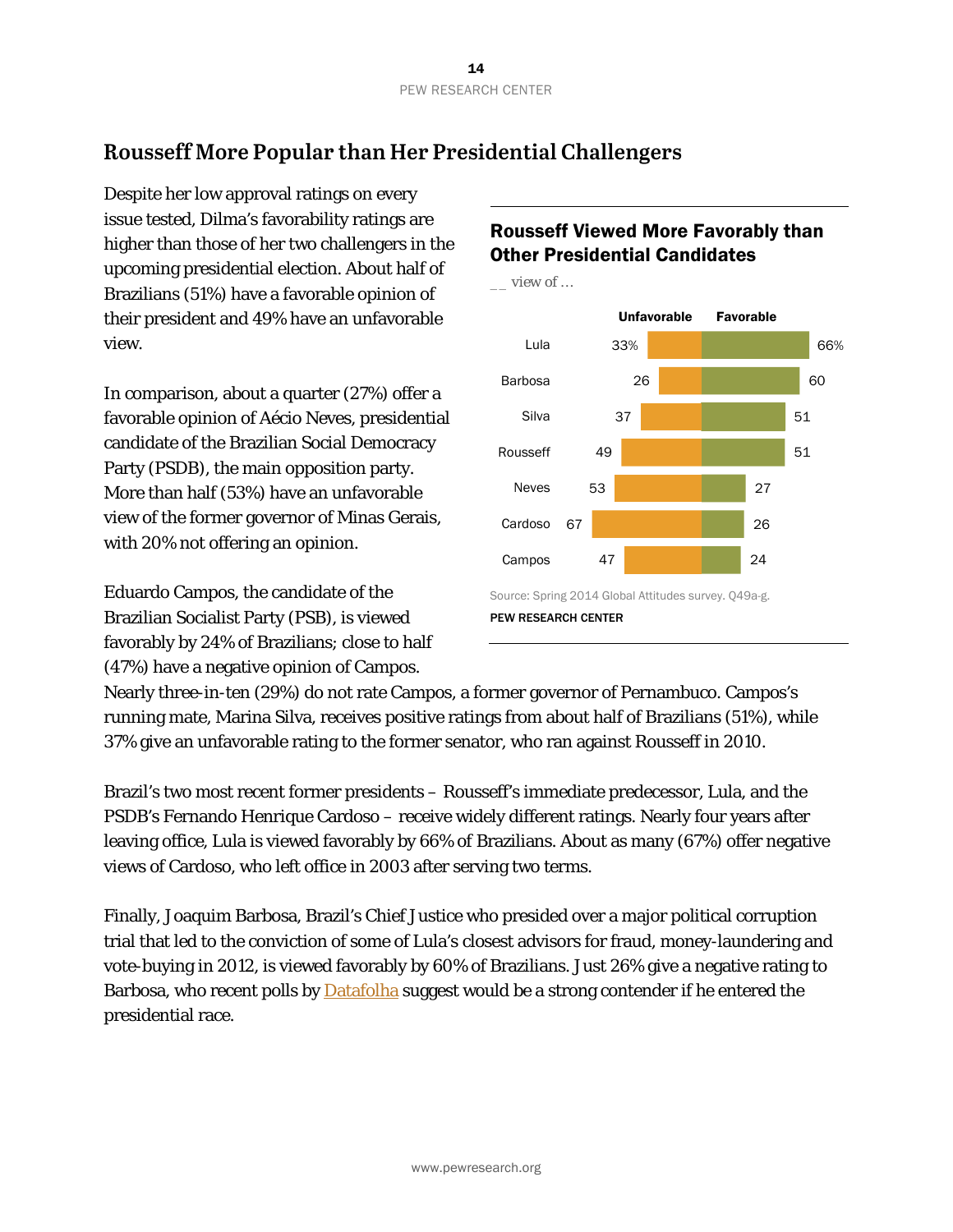### **Continued Support for Bolsa Família**

Brazilians continue to support Bolsa Família, the anti-poverty initiative launched by Lula in 2003 and recently bolstered by Rousseff, who has announced a 10% increase in payments to low-income earners under the program. Three-quarters say Bolsa Família has been a good thing for Brazil, down slightly from 81% who endorsed it in 2010.

Bolsa Família is especially popular among those with less education and lower incomes. About nine-in-ten Brazilians with a primary education or less (89%) say the program has been good for Brazil; 76% of those with at least some secondary education agree. Opinions are mixed among those with a postsecondary education: 48% say Bolsa Família has been good and 51% say it has been bad for the country.

Among lower-income respondents, 92% support Bolsa Família, compared with 76% of middle-income respondents and 60% of those who are more affluent.

### **Views of National Groups and Institutions**

Brazilians express far more negative views of several groups and institutions than they did four years ago. For example, 47% now say the national government is having a good influence on the way things are going in the country, down from 75% in the last year of Lula's presidency.

The military, the police and the media also receive lower marks than they did in 2010. One-third of Brazilians now say the police are having a positive impact, compared with 53% four years ago. The military, which was viewed positively by about two-thirds (66%) of Brazilians in 2010, now receives mixed ratings: 49% say its influence is good and 50% say it is bad. And the media, while still popular

### Views of Bolsa Família





Source: Spring 2014 Global Attitudes survey. Q38a, c-f, j. PEW RESEARCH CENTER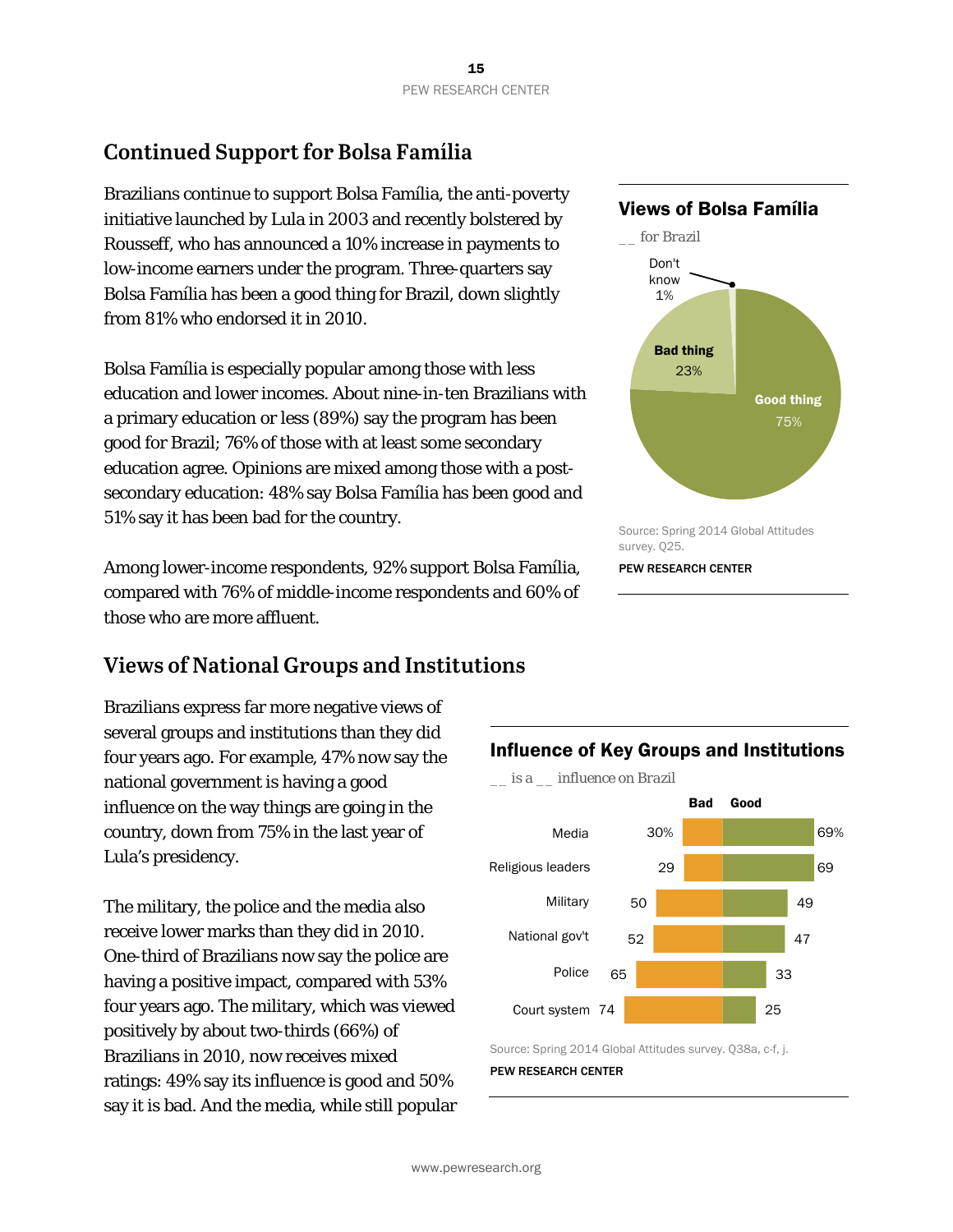– 69% say it is having a positive influence – is less so than it was four years ago, when 81% gave it high marks. Only 25% say Brazil's court system is having a positive influence on the way things are going in the country.

The influence of religious leaders continues to be viewed positively by most Brazilians. About seven-in-ten (69%) say religious leaders are having a positive impact on the country, virtually unchanged from 2010.3

 $\overline{a}$ 

<sup>&</sup>lt;sup>3</sup> For more on religion in Brazil, see this July 2013 Pew Research Center report "Brazil's Changing Religious Landscape" http://www.pewforum.org/2013/07/18/brazils-changing-religious-landscape/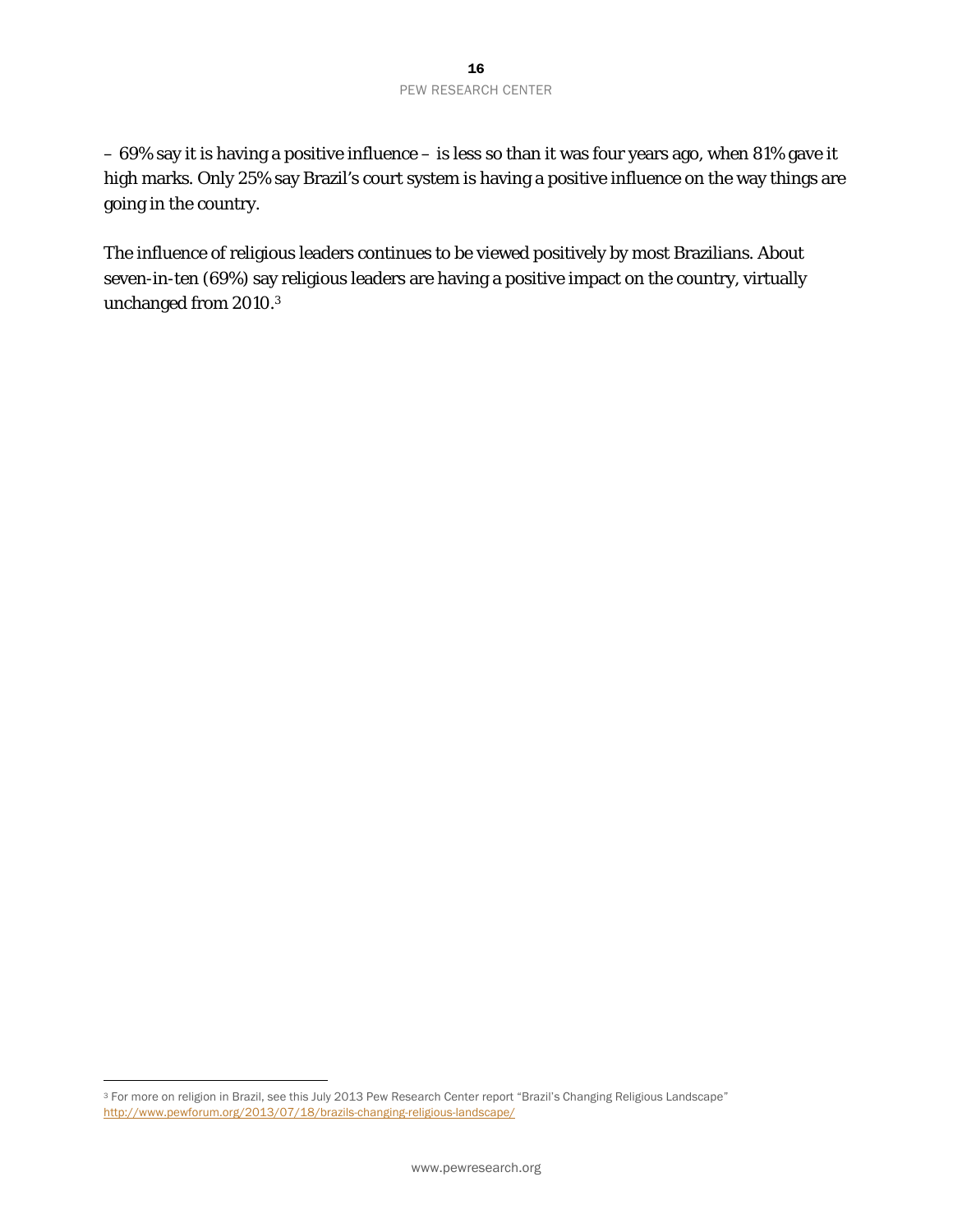### Chapter 3. The World Cup and Brazil's Place in the World

Brazilians are feeling far less positive about their country's place in the world than they did four years ago, but most still believe Brazil is or will eventually be one of the world's leading nations. When asked about Brazil's image abroad, about three-quarters say their country should be more respected than it currently is, but opinions about whether hosting the World Cup will improve the way the country is seen abroad are mixed.

#### Fewer See Brazil as an Emerging Power

*\_\_ one of the most powerful nations in the world*

|                    | 2010 | 2014 | Change |
|--------------------|------|------|--------|
|                    | %    | %    |        |
| Will eventually be | 53   | 39   | $-14$  |
| Is already         | 24   | 20   | $-4$   |
| Will never be      | 20   | 37   | $+17$  |

Source: Spring 2014 Global Attitudes survey. Q35. PEW RESEARCH CENTER

Domestically, most Brazilians say hosting the

World Cup is a bad thing for Brazil because it takes money away from schools, health care and other public services. About a third believe hosting the international competition will benefit Brazil because it will create more jobs and help the economy.

### **Most Say Brazil Lacks Respect Abroad**

About six-in-ten Brazilians say their country is (20%) or will eventually be (39%) one of the world's leading powers. This is down from 2010, when about a quarter (24%) said Brazil was already among the most powerful nations, with another 53% saying it would one day achieve this status. Currently, nearly four-in-ten (37%) say Brazil will never be one of the world's leading powers, up from 20% four years ago.

Moreover, Brazilians feel their country lacks respect abroad. About three-quarters (76%) say their country should be more respected around the world than it currently is, a view that is shared by majorities across demographic groups, but especially among those with less education.

More than eight-in-ten (85%) respondents with a primary education or less say people around the world are not giving Brazil its due, compared with 75% of those with at least some



*\_\_around the world*



PEW RESEARCH CENTER

secondary education and 68% of those with at least some post-secondary education.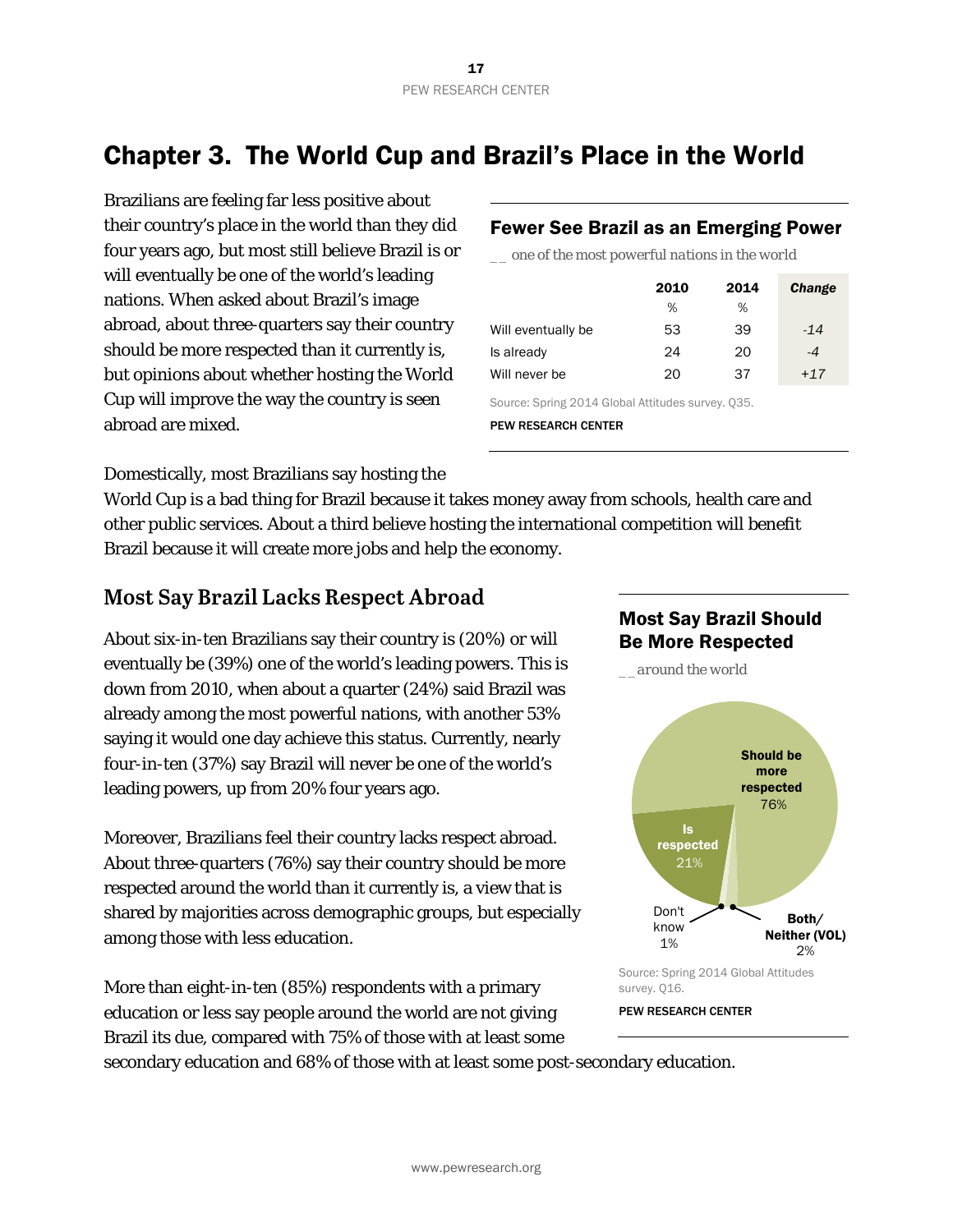### **Impact of Hosting the World Cup**

Brazilians are about evenly divided on whether the World Cup will improve the country's image around the world: 35% say the World Cup will help Brazil's image and 39% say it will hurt. About a quarter (23%) say the World Cup will not have an impact on the way Brazil is seen abroad.

Opinions about the domestic impact of hosting this major sporting event are decidedly negative. About six-in-ten Brazilians (61%) say hosting the World Cup is bad for the country because the money spent to stage the event should be used for schools, health care and other public services. Just 34% say hosting the World Cup will be good for Brazil because it will create more jobs and help the economy.

#### World Cup and Brazil's Image

*World Cup will \_\_Brazil's image* 



survey. Q125.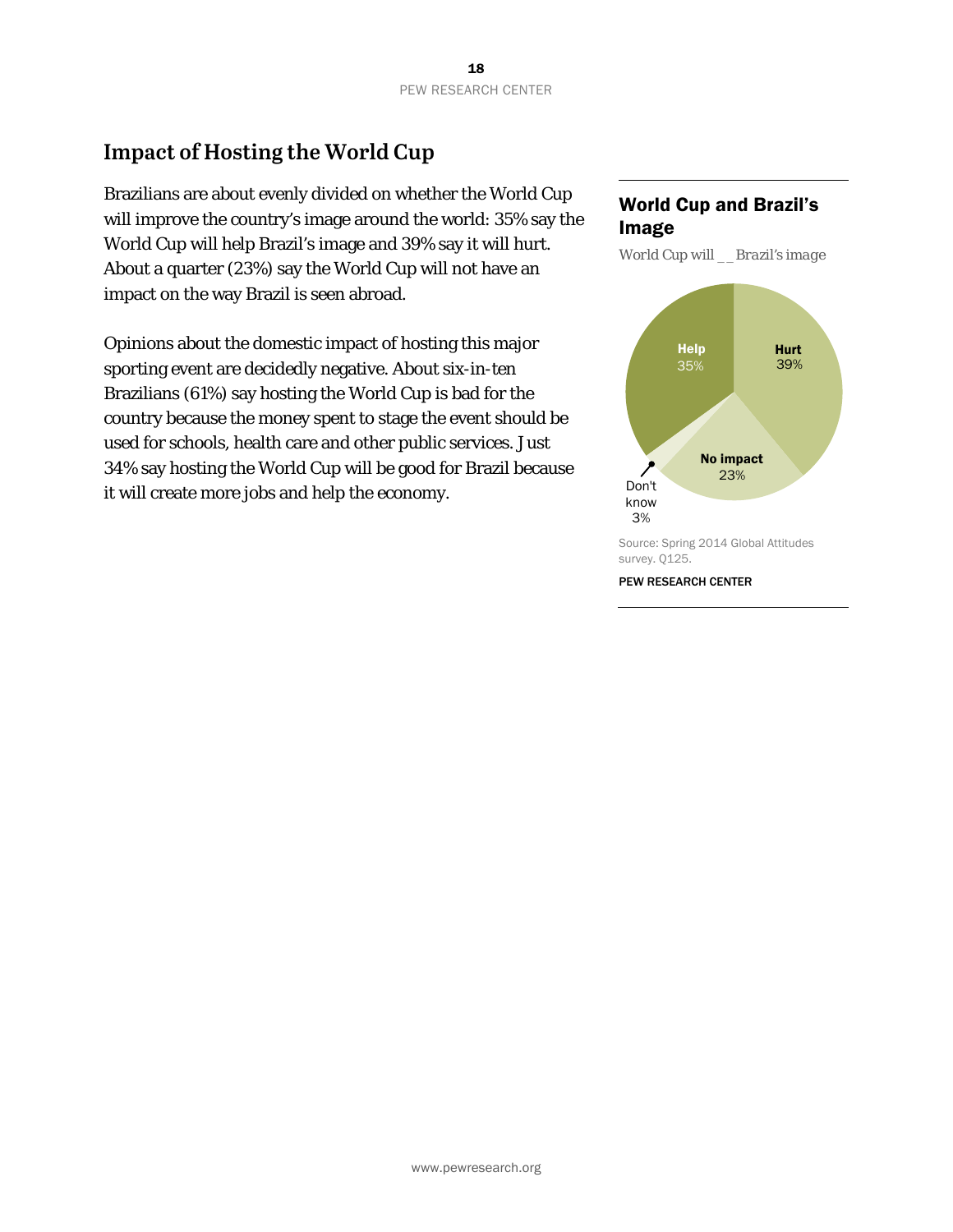### Brazil Survey Methods **Pew Research Center Spring 2014 Survey**

The survey in Brazil was conducted under the direction of Princeton Survey Research Associates International.

Results for the survey in Brazil are based on 1,003 face-to-face interviews with adults 18 and older, between April 10 and April 30, 2014. Interviews were conducted in Portuguese. The survey is representative of the country's adult population. The survey is based on a multi-stage, areaprobability design, which entailed proportional allocation of interviews by region and size of municipality. The primary sampling units were municipalities.

The margin of sampling error is  $\pm 3.8$  percentage points. For the results based on the full sample, one can say with 95% confidence that the error attributable to sampling and other random effects is plus or minus the margin of error. In addition to sampling error, one should bear in mind that question wording and practical difficulties in conducting surveys can introduce error or bias into the findings of opinion polls.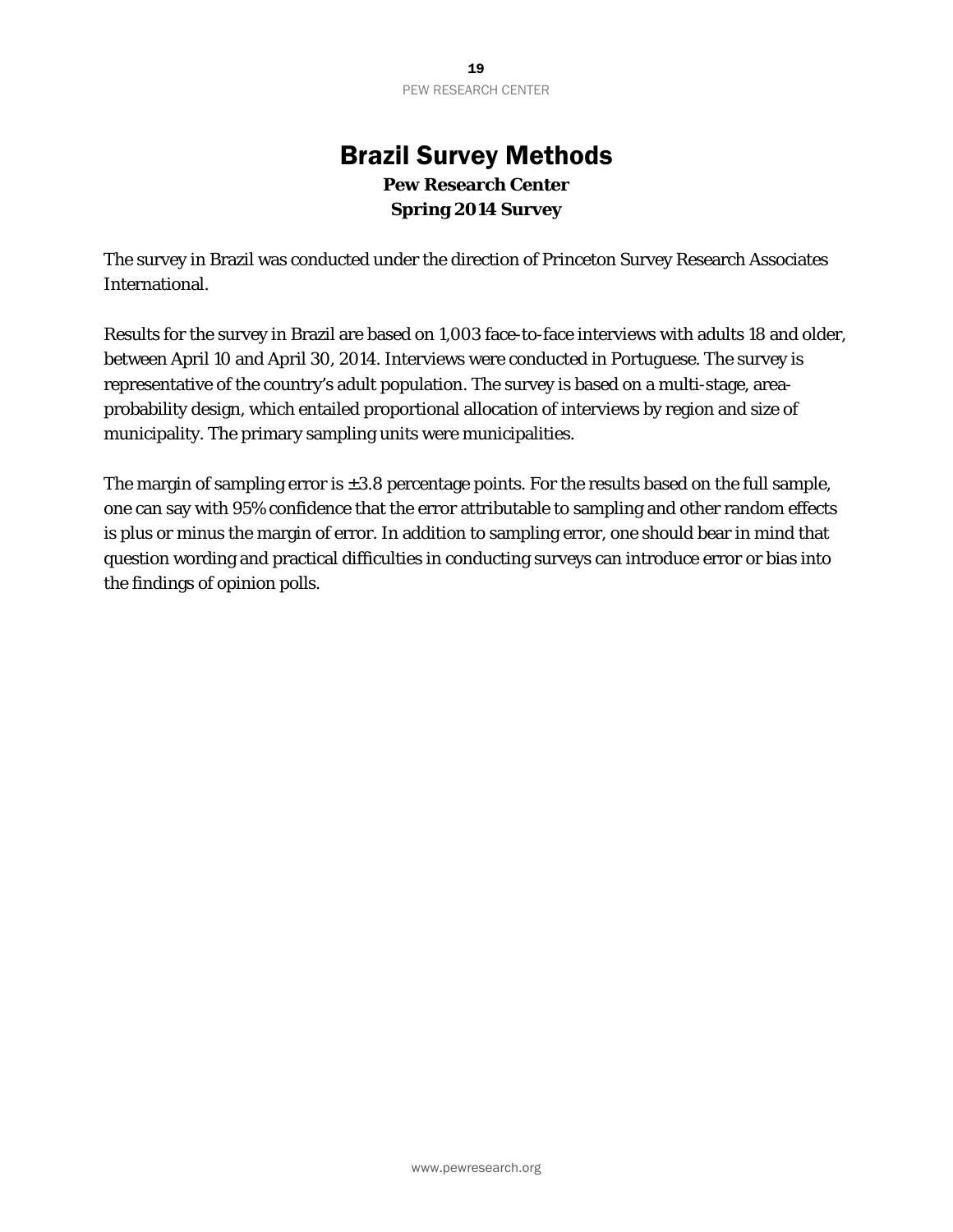### Topline Results

**Pew Research Center Spring 2014 survey June 3, 2014 Release** 

Methodological notes:

- Survey results are based on national samples. For further details on sample designs, see Survey Methods section.
- Due to rounding, percentages may not total 100%. The topline "total" columns show 100%, because they are based on unrounded numbers.
- For some countries, trends for certain years are omitted due to differences in sample design or population coverage. Omitted trends often reflect less representative samples than more recent surveys in the same countries. Trends that are omitted include:
	- ‐ Brazil prior to 2010
- Not all questions included in the Spring 2014 survey are presented in this topline. Omitted questions have either been previously released or will be released in future reports.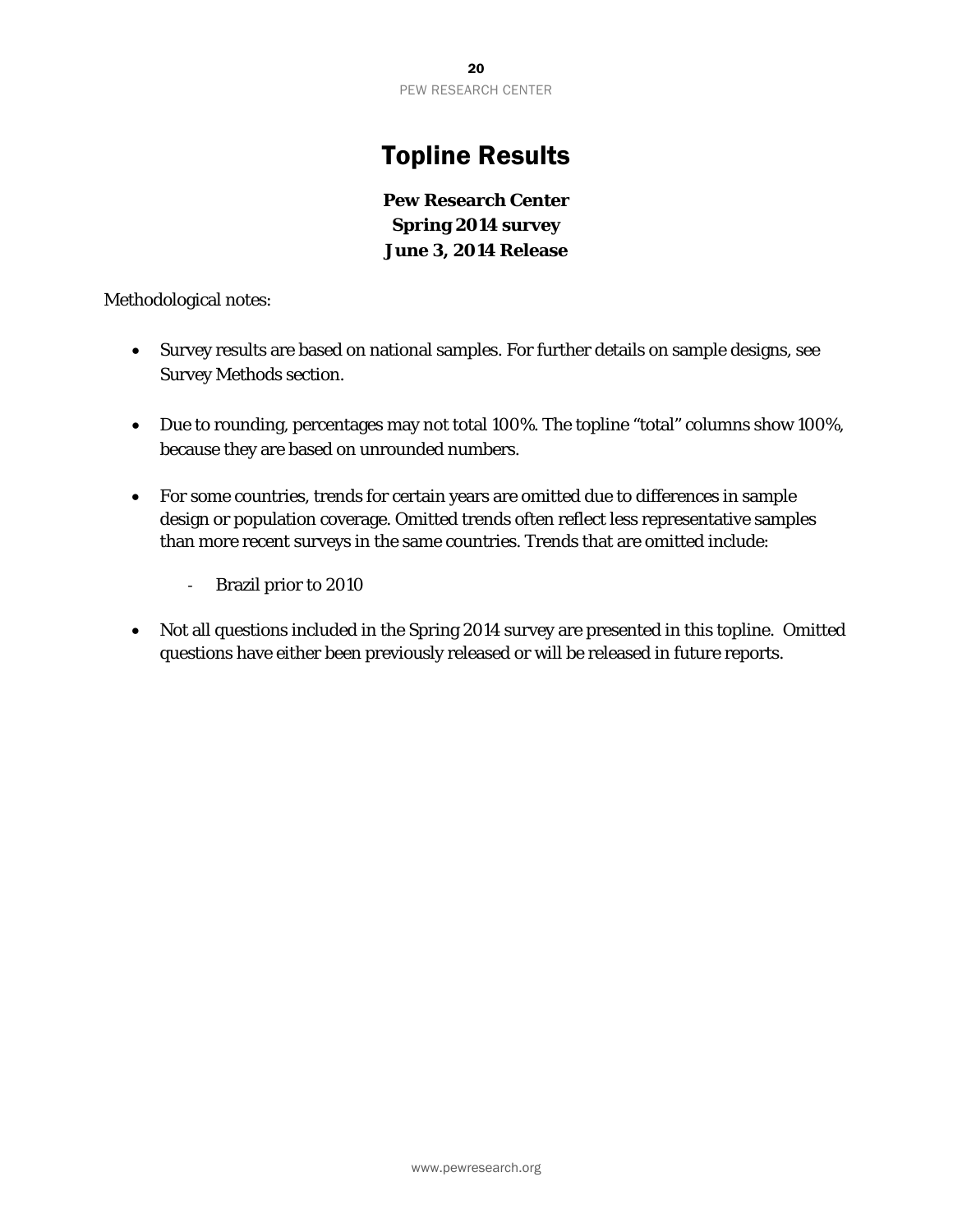|                                                                                                           |                                            |                                                                                                                                                                                                                                                           |                                     |                                                                                                                                                                                            | <b>PEW RESEARCH CENTER</b>                    |                                                                                    |                                                                                                                                                                                                                      |                                                                      |                                                                                                                                |                                                                                        |                                                                                                                                                                                                                                                                                                                                                                                                                                                                                                                                                                                                                                                                                                                                                                                                                                                                                                                                                                                                                                                                   |
|-----------------------------------------------------------------------------------------------------------|--------------------------------------------|-----------------------------------------------------------------------------------------------------------------------------------------------------------------------------------------------------------------------------------------------------------|-------------------------------------|--------------------------------------------------------------------------------------------------------------------------------------------------------------------------------------------|-----------------------------------------------|------------------------------------------------------------------------------------|----------------------------------------------------------------------------------------------------------------------------------------------------------------------------------------------------------------------|----------------------------------------------------------------------|--------------------------------------------------------------------------------------------------------------------------------|----------------------------------------------------------------------------------------|-------------------------------------------------------------------------------------------------------------------------------------------------------------------------------------------------------------------------------------------------------------------------------------------------------------------------------------------------------------------------------------------------------------------------------------------------------------------------------------------------------------------------------------------------------------------------------------------------------------------------------------------------------------------------------------------------------------------------------------------------------------------------------------------------------------------------------------------------------------------------------------------------------------------------------------------------------------------------------------------------------------------------------------------------------------------|
|                                                                                                           |                                            |                                                                                                                                                                                                                                                           |                                     |                                                                                                                                                                                            |                                               |                                                                                    |                                                                                                                                                                                                                      |                                                                      |                                                                                                                                |                                                                                        |                                                                                                                                                                                                                                                                                                                                                                                                                                                                                                                                                                                                                                                                                                                                                                                                                                                                                                                                                                                                                                                                   |
|                                                                                                           |                                            |                                                                                                                                                                                                                                                           |                                     |                                                                                                                                                                                            |                                               |                                                                                    |                                                                                                                                                                                                                      |                                                                      |                                                                                                                                |                                                                                        |                                                                                                                                                                                                                                                                                                                                                                                                                                                                                                                                                                                                                                                                                                                                                                                                                                                                                                                                                                                                                                                                   |
| <b>Brazil</b><br><b>Spring, 2014</b><br><b>Spring, 2013</b><br><b>Spring, 2012</b><br><b>Spring, 2011</b> |                                            |                                                                                                                                                                                                                                                           |                                     |                                                                                                                                                                                            | 72                                            |                                                                                    | 1                                                                                                                                                                                                                    |                                                                      | 100                                                                                                                            |                                                                                        |                                                                                                                                                                                                                                                                                                                                                                                                                                                                                                                                                                                                                                                                                                                                                                                                                                                                                                                                                                                                                                                                   |
|                                                                                                           |                                            |                                                                                                                                                                                                                                                           |                                     |                                                                                                                                                                                            | 55                                            |                                                                                    | 1                                                                                                                                                                                                                    |                                                                      | 100                                                                                                                            |                                                                                        |                                                                                                                                                                                                                                                                                                                                                                                                                                                                                                                                                                                                                                                                                                                                                                                                                                                                                                                                                                                                                                                                   |
|                                                                                                           |                                            |                                                                                                                                                                                                                                                           |                                     |                                                                                                                                                                                            | 56                                            |                                                                                    | 1                                                                                                                                                                                                                    |                                                                      | 100                                                                                                                            |                                                                                        |                                                                                                                                                                                                                                                                                                                                                                                                                                                                                                                                                                                                                                                                                                                                                                                                                                                                                                                                                                                                                                                                   |
|                                                                                                           |                                            |                                                                                                                                                                                                                                                           |                                     |                                                                                                                                                                                            |                                               |                                                                                    |                                                                                                                                                                                                                      |                                                                      |                                                                                                                                |                                                                                        |                                                                                                                                                                                                                                                                                                                                                                                                                                                                                                                                                                                                                                                                                                                                                                                                                                                                                                                                                                                                                                                                   |
|                                                                                                           |                                            |                                                                                                                                                                                                                                                           |                                     |                                                                                                                                                                                            |                                               |                                                                                    |                                                                                                                                                                                                                      |                                                                      |                                                                                                                                |                                                                                        |                                                                                                                                                                                                                                                                                                                                                                                                                                                                                                                                                                                                                                                                                                                                                                                                                                                                                                                                                                                                                                                                   |
|                                                                                                           |                                            |                                                                                                                                                                                                                                                           |                                     |                                                                                                                                                                                            |                                               |                                                                                    |                                                                                                                                                                                                                      |                                                                      |                                                                                                                                |                                                                                        |                                                                                                                                                                                                                                                                                                                                                                                                                                                                                                                                                                                                                                                                                                                                                                                                                                                                                                                                                                                                                                                                   |
|                                                                                                           |                                            |                                                                                                                                                                                                                                                           |                                     |                                                                                                                                                                                            |                                               |                                                                                    | bad                                                                                                                                                                                                                  |                                                                      |                                                                                                                                |                                                                                        | DK/R                                                                                                                                                                                                                                                                                                                                                                                                                                                                                                                                                                                                                                                                                                                                                                                                                                                                                                                                                                                                                                                              |
|                                                                                                           |                                            | 1                                                                                                                                                                                                                                                         |                                     |                                                                                                                                                                                            |                                               |                                                                                    | 49                                                                                                                                                                                                                   |                                                                      | 18                                                                                                                             |                                                                                        |                                                                                                                                                                                                                                                                                                                                                                                                                                                                                                                                                                                                                                                                                                                                                                                                                                                                                                                                                                                                                                                                   |
|                                                                                                           |                                            |                                                                                                                                                                                                                                                           |                                     |                                                                                                                                                                                            |                                               |                                                                                    |                                                                                                                                                                                                                      |                                                                      |                                                                                                                                |                                                                                        |                                                                                                                                                                                                                                                                                                                                                                                                                                                                                                                                                                                                                                                                                                                                                                                                                                                                                                                                                                                                                                                                   |
|                                                                                                           |                                            | 3                                                                                                                                                                                                                                                         |                                     |                                                                                                                                                                                            |                                               |                                                                                    | 32                                                                                                                                                                                                                   |                                                                      | 13                                                                                                                             |                                                                                        |                                                                                                                                                                                                                                                                                                                                                                                                                                                                                                                                                                                                                                                                                                                                                                                                                                                                                                                                                                                                                                                                   |
|                                                                                                           |                                            | $\overline{4}$                                                                                                                                                                                                                                            |                                     |                                                                                                                                                                                            |                                               |                                                                                    | 29                                                                                                                                                                                                                   |                                                                      | 7                                                                                                                              |                                                                                        |                                                                                                                                                                                                                                                                                                                                                                                                                                                                                                                                                                                                                                                                                                                                                                                                                                                                                                                                                                                                                                                                   |
|                                                                                                           |                                            |                                                                                                                                                                                                                                                           |                                     |                                                                                                                                                                                            |                                               |                                                                                    |                                                                                                                                                                                                                      |                                                                      |                                                                                                                                |                                                                                        |                                                                                                                                                                                                                                                                                                                                                                                                                                                                                                                                                                                                                                                                                                                                                                                                                                                                                                                                                                                                                                                                   |
|                                                                                                           |                                            |                                                                                                                                                                                                                                                           |                                     |                                                                                                                                                                                            |                                               |                                                                                    |                                                                                                                                                                                                                      |                                                                      |                                                                                                                                |                                                                                        | Dŀ                                                                                                                                                                                                                                                                                                                                                                                                                                                                                                                                                                                                                                                                                                                                                                                                                                                                                                                                                                                                                                                                |
| <b>Spring, 2014</b>                                                                                       |                                            | 20                                                                                                                                                                                                                                                        |                                     | 43                                                                                                                                                                                         |                                               |                                                                                    | 12                                                                                                                                                                                                                   |                                                                      | 3                                                                                                                              |                                                                                        |                                                                                                                                                                                                                                                                                                                                                                                                                                                                                                                                                                                                                                                                                                                                                                                                                                                                                                                                                                                                                                                                   |
|                                                                                                           |                                            |                                                                                                                                                                                                                                                           |                                     |                                                                                                                                                                                            |                                               |                                                                                    |                                                                                                                                                                                                                      |                                                                      |                                                                                                                                |                                                                                        |                                                                                                                                                                                                                                                                                                                                                                                                                                                                                                                                                                                                                                                                                                                                                                                                                                                                                                                                                                                                                                                                   |
| <b>Spring, 2011</b>                                                                                       |                                            | 50                                                                                                                                                                                                                                                        |                                     | 29                                                                                                                                                                                         |                                               |                                                                                    | 5                                                                                                                                                                                                                    |                                                                      | $\overline{2}$                                                                                                                 |                                                                                        |                                                                                                                                                                                                                                                                                                                                                                                                                                                                                                                                                                                                                                                                                                                                                                                                                                                                                                                                                                                                                                                                   |
| <b>Spring, 2010</b>                                                                                       |                                            | 36                                                                                                                                                                                                                                                        | 39<br>17                            |                                                                                                                                                                                            |                                               | 3                                                                                  |                                                                                                                                                                                                                      | $\mathbf{1}$                                                         |                                                                                                                                |                                                                                        |                                                                                                                                                                                                                                                                                                                                                                                                                                                                                                                                                                                                                                                                                                                                                                                                                                                                                                                                                                                                                                                                   |
|                                                                                                           |                                            |                                                                                                                                                                                                                                                           |                                     |                                                                                                                                                                                            |                                               |                                                                                    |                                                                                                                                                                                                                      |                                                                      |                                                                                                                                |                                                                                        |                                                                                                                                                                                                                                                                                                                                                                                                                                                                                                                                                                                                                                                                                                                                                                                                                                                                                                                                                                                                                                                                   |
|                                                                                                           |                                            |                                                                                                                                                                                                                                                           |                                     |                                                                                                                                                                                            |                                               |                                                                                    |                                                                                                                                                                                                                      |                                                                      |                                                                                                                                |                                                                                        |                                                                                                                                                                                                                                                                                                                                                                                                                                                                                                                                                                                                                                                                                                                                                                                                                                                                                                                                                                                                                                                                   |
|                                                                                                           |                                            |                                                                                                                                                                                                                                                           |                                     |                                                                                                                                                                                            |                                               |                                                                                    |                                                                                                                                                                                                                      |                                                                      |                                                                                                                                |                                                                                        |                                                                                                                                                                                                                                                                                                                                                                                                                                                                                                                                                                                                                                                                                                                                                                                                                                                                                                                                                                                                                                                                   |
|                                                                                                           |                                            |                                                                                                                                                                                                                                                           |                                     |                                                                                                                                                                                            |                                               |                                                                                    |                                                                                                                                                                                                                      |                                                                      |                                                                                                                                |                                                                                        |                                                                                                                                                                                                                                                                                                                                                                                                                                                                                                                                                                                                                                                                                                                                                                                                                                                                                                                                                                                                                                                                   |
|                                                                                                           |                                            |                                                                                                                                                                                                                                                           |                                     |                                                                                                                                                                                            |                                               |                                                                                    |                                                                                                                                                                                                                      |                                                                      |                                                                                                                                |                                                                                        |                                                                                                                                                                                                                                                                                                                                                                                                                                                                                                                                                                                                                                                                                                                                                                                                                                                                                                                                                                                                                                                                   |
|                                                                                                           |                                            |                                                                                                                                                                                                                                                           |                                     |                                                                                                                                                                                            |                                               |                                                                                    | 1.                                                                                                                                                                                                                   |                                                                      |                                                                                                                                |                                                                                        |                                                                                                                                                                                                                                                                                                                                                                                                                                                                                                                                                                                                                                                                                                                                                                                                                                                                                                                                                                                                                                                                   |
|                                                                                                           |                                            |                                                                                                                                                                                                                                                           |                                     |                                                                                                                                                                                            |                                               |                                                                                    |                                                                                                                                                                                                                      |                                                                      |                                                                                                                                |                                                                                        |                                                                                                                                                                                                                                                                                                                                                                                                                                                                                                                                                                                                                                                                                                                                                                                                                                                                                                                                                                                                                                                                   |
|                                                                                                           |                                            |                                                                                                                                                                                                                                                           |                                     |                                                                                                                                                                                            |                                               |                                                                                    |                                                                                                                                                                                                                      |                                                                      |                                                                                                                                |                                                                                        |                                                                                                                                                                                                                                                                                                                                                                                                                                                                                                                                                                                                                                                                                                                                                                                                                                                                                                                                                                                                                                                                   |
|                                                                                                           |                                            |                                                                                                                                                                                                                                                           |                                     |                                                                                                                                                                                            |                                               |                                                                                    |                                                                                                                                                                                                                      |                                                                      |                                                                                                                                |                                                                                        |                                                                                                                                                                                                                                                                                                                                                                                                                                                                                                                                                                                                                                                                                                                                                                                                                                                                                                                                                                                                                                                                   |
|                                                                                                           |                                            | 78                                                                                                                                                                                                                                                        |                                     |                                                                                                                                                                                            | 22                                            |                                                                                    | 0                                                                                                                                                                                                                    |                                                                      | 0                                                                                                                              |                                                                                        |                                                                                                                                                                                                                                                                                                                                                                                                                                                                                                                                                                                                                                                                                                                                                                                                                                                                                                                                                                                                                                                                   |
|                                                                                                           |                                            |                                                                                                                                                                                                                                                           |                                     |                                                                                                                                                                                            |                                               |                                                                                    |                                                                                                                                                                                                                      |                                                                      |                                                                                                                                |                                                                                        |                                                                                                                                                                                                                                                                                                                                                                                                                                                                                                                                                                                                                                                                                                                                                                                                                                                                                                                                                                                                                                                                   |
|                                                                                                           |                                            |                                                                                                                                                                                                                                                           |                                     |                                                                                                                                                                                            |                                               |                                                                                    |                                                                                                                                                                                                                      |                                                                      |                                                                                                                                |                                                                                        |                                                                                                                                                                                                                                                                                                                                                                                                                                                                                                                                                                                                                                                                                                                                                                                                                                                                                                                                                                                                                                                                   |
|                                                                                                           | <b>Spring, 2013</b><br><b>Spring, 2012</b> | <b>Spring, 2010</b><br><b>Spring, 2014</b><br><b>Spring, 2013</b><br><b>Spring, 2012</b><br><b>Spring, 2011</b><br><b>Spring, 2010</b><br><b>Spring, 2014</b><br><b>Spring, 2014</b><br><b>Spring, 2010</b><br><b>Spring, 2014</b><br><b>Spring, 2010</b> | 3<br>8<br>Improve a lot<br>40<br>51 | <b>Satisfied</b><br>26<br>44<br>43<br>52<br>50<br>Very good<br>Brazil is as<br>respected<br>world as it<br>should be<br>21<br>Very big<br>problem<br>83<br>83<br>Very big<br>problem<br>79 | Improve a<br>little<br>39<br>33<br>around the | 46<br>49<br>Somewhat<br>good<br>31<br>56<br>57<br>51<br>58<br>76<br>16<br>15<br>20 | <b>Dissatisfied</b><br><b>Remain the</b><br>same<br>22<br>15<br>12<br>14<br><b>Brazil should</b><br>be more<br>respected<br>around the<br>world than it is<br>Moderately<br>big problem<br>Moderately<br>big problem | 3<br>$\overline{2}$<br>Somewhat<br>34<br>27<br>5<br>3<br>2<br>2<br>1 | are going in our country today?<br>DK/Refused<br>Worsen a<br>little<br>Both/Neither<br>(VOL)<br>Small problem<br>Small problem | 100<br>100<br>Very bad<br>7<br>8<br>$\mathbf{1}$<br>$\overline{2}$<br>1<br>0<br>0<br>0 | Q5 Overall, are you satisfied or dissatisfied with the way things<br>Total<br>Q9 Now thinking about our economic situation, how would you describe<br>situation in Brazil - is it very good, somewhat good, somewhat b<br>Q10 And over the next 12 months do you expect the economic situation in our country<br>little, remain the same, worsen a little or worsen a lot?<br>Worsen a lot<br>Q16 Which statement comes closer to your own views, even if nei<br>right? Brazil is as respected around the world as it should be OR B<br>more respected around the world than it is?<br>DK/Refused<br>Q21a Now I am going to read you a list of things that may be pro<br>country. Please tell me if you think it is a very big problem, a mo<br>problem, a small problem or not a problem at all: a. cri<br>Not a problem<br>at all<br>Q21b Now I am going to read you a list of things that may be pro<br>country. Please tell me if you think it is a very big problem, a mo<br>problem, a small problem or not a problem at all: b. corrupt poli<br>DK/Refused |

|               |                     | Q9 Now thinking about our economic situation, how would you describe the current economic<br>situation in Brazil – is it very good, somewhat good, somewhat bad or very bad? |                  |                 |          |            |              |  |  |
|---------------|---------------------|------------------------------------------------------------------------------------------------------------------------------------------------------------------------------|------------------|-----------------|----------|------------|--------------|--|--|
|               |                     | Very good                                                                                                                                                                    | Somewhat<br>qood | Somewhat<br>bad | Very bad | DK/Refused | <b>Total</b> |  |  |
| <b>Brazil</b> | <b>Spring, 2014</b> |                                                                                                                                                                              | 31               | 49              | 18       |            | 100          |  |  |
|               | <b>Spring, 2013</b> |                                                                                                                                                                              | 56               | 34              |          |            | 100          |  |  |
|               | <b>Spring, 2012</b> | 8                                                                                                                                                                            | 57               |                 |          |            | 100          |  |  |
|               | <b>Spring, 2011</b> |                                                                                                                                                                              | 51               | 32              | 13       |            | 100          |  |  |
|               | <b>Spring, 2010</b> |                                                                                                                                                                              | 58               | 29              |          |            | 100          |  |  |

|               |                     | Q10 And over the next 12 months do you expect the economic situation in our country to improve a lot, improve a<br>little, remain the same, worsen a little or worsen a lot? |                     |                           |                    |              |            |       |
|---------------|---------------------|------------------------------------------------------------------------------------------------------------------------------------------------------------------------------|---------------------|---------------------------|--------------------|--------------|------------|-------|
|               |                     | Improve a lot                                                                                                                                                                | Improve a<br>little | <b>Remain the</b><br>same | Worsen a<br>little | Worsen a lot | DK/Refused | Total |
| <b>Brazil</b> | <b>Spring, 2014</b> | 20                                                                                                                                                                           | 43                  | 22                        | 12                 |              |            | 100   |
|               | <b>Spring, 2013</b> | 40                                                                                                                                                                           | 39                  | 15                        |                    |              |            | 100   |
|               | <b>Spring, 2012</b> | 51                                                                                                                                                                           | 33                  | 12                        |                    |              |            | 100   |
|               | <b>Spring, 2011</b> | 50                                                                                                                                                                           | 29                  | 14                        |                    |              |            | 100   |
|               | <b>Spring, 2010</b> | 36                                                                                                                                                                           | 39                  |                           |                    |              |            | 100   |

|               |                     | Q16 Which statement comes closer to your own views, even if neither is exactly<br>right? Brazil is as respected around the world as it should be OR Brazil should be<br>more respected around the world than it is? |                                                                                |                       |            |              |
|---------------|---------------------|---------------------------------------------------------------------------------------------------------------------------------------------------------------------------------------------------------------------|--------------------------------------------------------------------------------|-----------------------|------------|--------------|
|               |                     | <b>Brazil is as</b><br>respected<br>around the<br>world as it<br>should be                                                                                                                                          | <b>Brazil should</b><br>be more<br>respected<br>around the<br>world than it is | Both/Neither<br>(VOL) | DK/Refused | <b>Total</b> |
| <b>Brazil</b> | <b>Spring, 2014</b> |                                                                                                                                                                                                                     | 76                                                                             |                       |            | 100          |

|               |                     | Q21a Now I am going to read you a list of things that may be problems in our<br>country. Please tell me if you think it is a very big problem, a moderately big<br>problem, a small problem or not a problem at all: a. crime |                           |               |                         |              |  |
|---------------|---------------------|-------------------------------------------------------------------------------------------------------------------------------------------------------------------------------------------------------------------------------|---------------------------|---------------|-------------------------|--------------|--|
|               |                     | Very big<br>problem                                                                                                                                                                                                           | Moderately<br>big problem | Small problem | Not a problem<br>at all | <b>Total</b> |  |
| <b>Brazil</b> | <b>Spring, 2014</b> | 83                                                                                                                                                                                                                            | 16                        |               |                         | 100          |  |
|               | <b>Spring, 2010</b> | 83                                                                                                                                                                                                                            | 15                        |               |                         | 100          |  |

|               |                     | Q21b Now I am going to read you a list of things that may be problems in our<br>country. Please tell me if you think it is a very big problem, a moderately big<br>problem, a small problem or not a problem at all: b. corrupt political leaders |                                                                 |  |  |     |  |  |  |
|---------------|---------------------|---------------------------------------------------------------------------------------------------------------------------------------------------------------------------------------------------------------------------------------------------|-----------------------------------------------------------------|--|--|-----|--|--|--|
|               |                     | Very big<br>problem                                                                                                                                                                                                                               | Moderately<br>big problem<br>DK/Refused<br><b>Small problem</b> |  |  |     |  |  |  |
| <b>Brazil</b> | Spring, 2014        | 78                                                                                                                                                                                                                                                | 22                                                              |  |  | 100 |  |  |  |
|               | <b>Spring, 2010</b> | 79                                                                                                                                                                                                                                                | 20                                                              |  |  | 100 |  |  |  |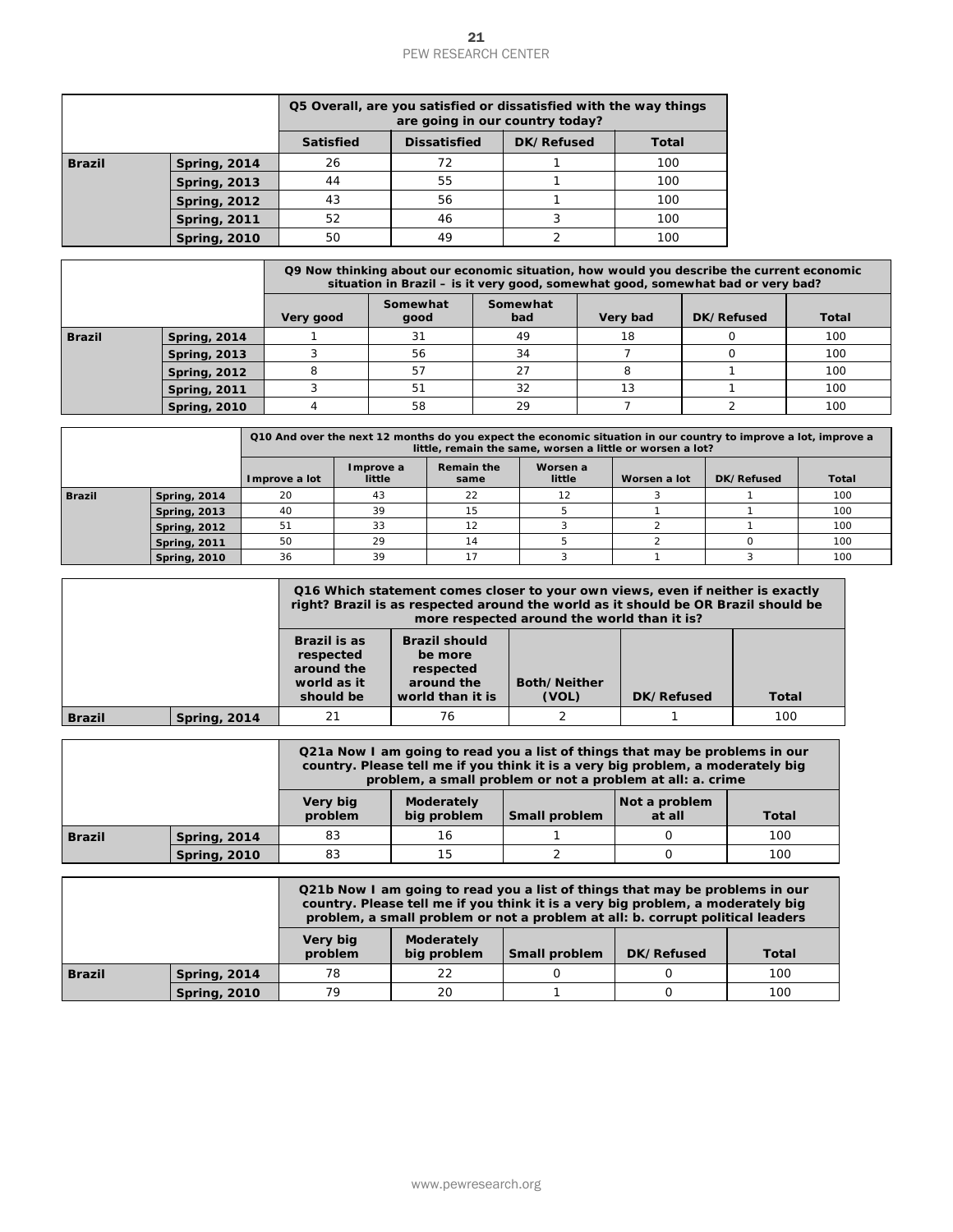|               |                     |                                                                                                                                                                                                                                         |  | PEW RESEARCH CENTER                                                                          | 22 |                                          |  |                         |  |                   |              |  |
|---------------|---------------------|-----------------------------------------------------------------------------------------------------------------------------------------------------------------------------------------------------------------------------------------|--|----------------------------------------------------------------------------------------------|----|------------------------------------------|--|-------------------------|--|-------------------|--------------|--|
|               |                     |                                                                                                                                                                                                                                         |  |                                                                                              |    |                                          |  |                         |  |                   |              |  |
|               |                     | Q21c Now I am going to read you a list of things that may be problems in our country. Please tell                                                                                                                                       |  | me if you think it is a very big problem, a moderately big problem, a small problem or not a |    | problem at all: c. poor quality schools  |  |                         |  |                   |              |  |
|               |                     | Very big<br>problem                                                                                                                                                                                                                     |  | Moderately<br>big problem                                                                    |    | Small problem                            |  | Not a problem<br>at all |  | DK/Refused        | <b>Total</b> |  |
| <b>Brazil</b> | <b>Spring, 2014</b> | 64                                                                                                                                                                                                                                      |  | 31                                                                                           |    | 4                                        |  | 0                       |  | 0                 | 100          |  |
|               |                     | Q21e Now I am going to read you a list of things that may be problems in our country. Please tell                                                                                                                                       |  | me if you think it is a very big problem, a moderately big problem, a small problem or not a |    | problem at all: e. air pollution         |  |                         |  |                   |              |  |
|               |                     | Very big<br>problem                                                                                                                                                                                                                     |  | Moderately<br>big problem                                                                    |    | Small problem                            |  | Not a problem<br>at all |  | <b>DK/Refused</b> | Total        |  |
| <b>Brazil</b> | <b>Spring, 2014</b> | 50                                                                                                                                                                                                                                      |  | 41                                                                                           |    | 8                                        |  | 1                       |  | 0                 | 100          |  |
|               |                     | Q21f Now I am going to read you a list of things that may be problems in our country. Please tell<br>me if you think it is a very big problem, a moderately big problem, a small problem or not a<br>problem at all: f. water pollution |  |                                                                                              |    |                                          |  |                         |  |                   |              |  |
|               |                     | Very big<br>problem                                                                                                                                                                                                                     |  | Moderately<br>big problem                                                                    |    | Small problem                            |  | Not a problem<br>at all |  | DK/Refused        | <b>Total</b> |  |
| <b>Brazil</b> | <b>Spring, 2014</b> | 50                                                                                                                                                                                                                                      |  | 39                                                                                           |    | 10                                       |  | 1                       |  | 0                 | 100          |  |
|               |                     | Q21g Now I am going to read you a list of things that may be problems in our country. Please tell                                                                                                                                       |  | me if you think it is a very big problem, a moderately big problem, a small problem or not a |    | problem at all: g. safety of food        |  |                         |  |                   |              |  |
|               |                     | Very big<br>problem                                                                                                                                                                                                                     |  | <b>Moderately</b><br>big problem                                                             |    | Small problem                            |  | Not a problem<br>at all |  | DK/Refused        | Total        |  |
| <b>Brazil</b> | <b>Spring, 2014</b> | 43                                                                                                                                                                                                                                      |  | 41                                                                                           |    | 15                                       |  | 1                       |  | 0                 | 100          |  |
|               |                     | Q21h Now I am going to read you a list of things that may be problems in our<br>country. Please tell me if you think it is a very big problem, a moderately big<br>problem, a small problem or not a problem at all: h. health care     |  |                                                                                              |    |                                          |  |                         |  |                   |              |  |
|               |                     | Very big<br>problem                                                                                                                                                                                                                     |  | Moderately<br>big problem                                                                    |    | Small problem                            |  | Not a problem<br>at all |  | Total             |              |  |
| <b>Brazil</b> | <b>Spring, 2014</b> | 83                                                                                                                                                                                                                                      |  | 16                                                                                           |    | 1                                        |  | 0                       |  | 100               |              |  |
|               |                     | Q21i Now I am going to read you a list of things that may be problems in our country. Please tell                                                                                                                                       |  | me if you think it is a very big problem, a moderately big problem, a small problem or not a |    | problem at all: i. traffic               |  |                         |  |                   |              |  |
|               |                     | Very big<br>problem                                                                                                                                                                                                                     |  | Moderately<br>big problem                                                                    |    | Small problem                            |  | Not a problem<br>at all |  | DK/Refused        | Total        |  |
| <b>Brazil</b> | <b>Spring, 2014</b> | 47                                                                                                                                                                                                                                      |  | 38                                                                                           |    | 12                                       |  | 2                       |  | 0                 | 100          |  |
|               |                     | Q21j Now I am going to read you a list of things that may be problems in our country. Please tell                                                                                                                                       |  | me if you think it is a very big problem, a moderately big problem, a small problem or not a |    | problem at all: j. electricity shortages |  |                         |  |                   |              |  |
|               |                     | Very big<br>problem                                                                                                                                                                                                                     |  | Moderately<br>big problem                                                                    |    | Small problem                            |  | Not a problem<br>at all |  | DK/Refused        | Total        |  |
| <b>Brazil</b> | <b>Spring, 2014</b> | 35                                                                                                                                                                                                                                      |  | 41                                                                                           |    | 20                                       |  | 4                       |  | 0                 | 100          |  |
|               |                     | Q21k Now I am going to read you a list of things that may be problems in our country. Please tell                                                                                                                                       |  | me if you think it is a very big problem, a moderately big problem, a small problem or not a |    | problem at all: k. public transportation |  |                         |  |                   |              |  |
|               |                     | Very big<br>problem                                                                                                                                                                                                                     |  | Moderately<br>big problem                                                                    |    | Small problem                            |  | Not a problem<br>at all |  | DK/Refused        | <b>Total</b> |  |
| <b>Brazil</b> | <b>Spring, 2014</b> | 48                                                                                                                                                                                                                                      |  | 40                                                                                           |    | 10                                       |  | $\overline{2}$          |  | 0                 | 100          |  |
|               |                     | Q23a Do you think ____ is a very big problem, a moderately big problem, a small                                                                                                                                                         |  | problem or not a problem at all in our country: a. Rising prices                             |    |                                          |  |                         |  |                   |              |  |
|               |                     | Very big<br>problem                                                                                                                                                                                                                     |  | Moderately<br>big problem                                                                    |    | Small problem                            |  | Not a problem<br>at all |  | Total             |              |  |
| Brazil        | <b>Spring, 2014</b> | 85                                                                                                                                                                                                                                      |  | 14                                                                                           |    | 1                                        |  | 0                       |  | 100               |              |  |
|               | <b>Spring, 2013</b> | 83                                                                                                                                                                                                                                      |  | 15                                                                                           |    | 1                                        |  | 0                       |  | 100               |              |  |
|               |                     |                                                                                                                                                                                                                                         |  | www.pewresearch.org                                                                          |    |                                          |  |                         |  |                   |              |  |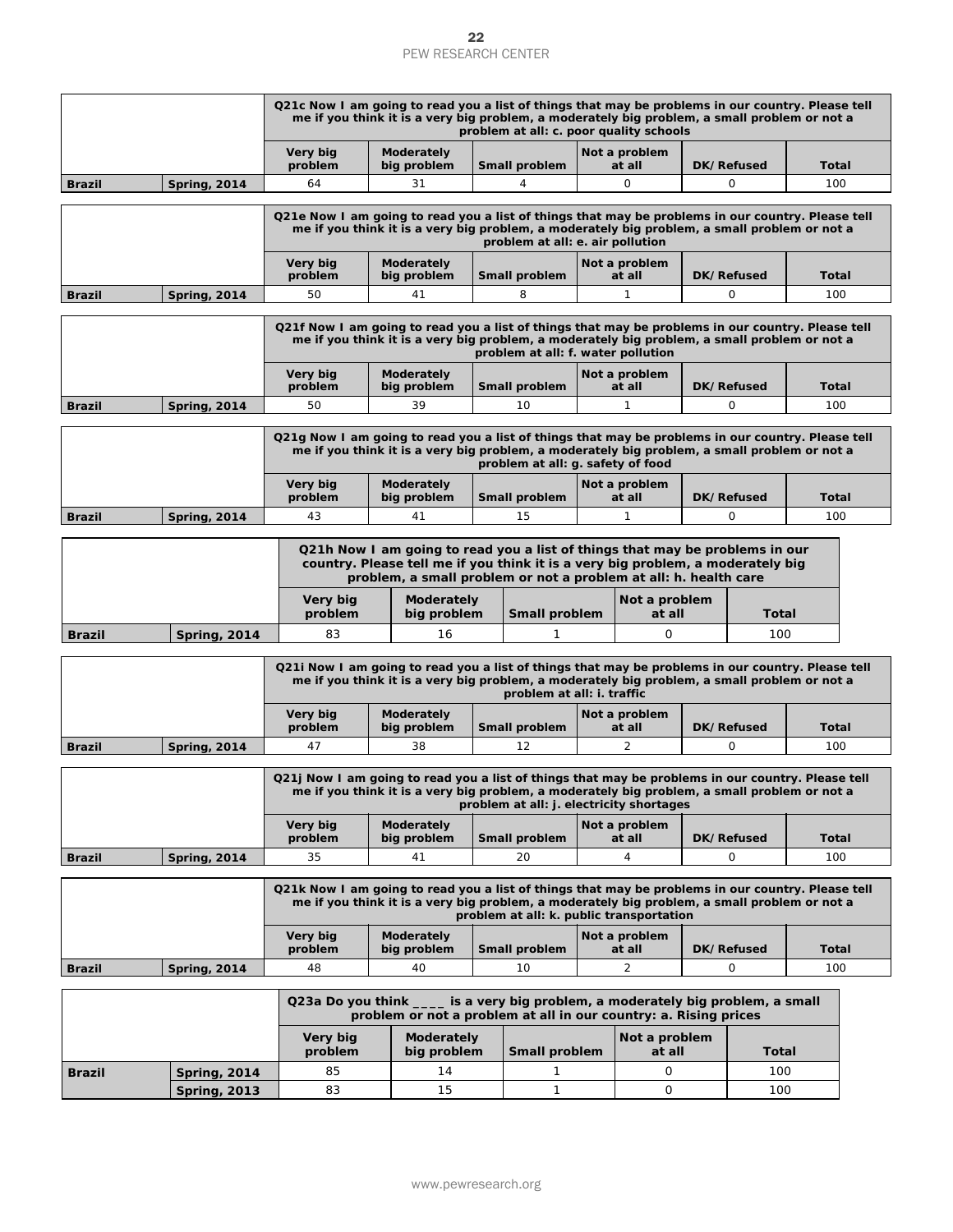|               |                     | Q23b Do you think _____ is a very big problem, a moderately big problem, a small problem or not a<br>problem at all in our country: b. A lack of employment opportunities |                           |               |                         |            |              |  |  |  |
|---------------|---------------------|---------------------------------------------------------------------------------------------------------------------------------------------------------------------------|---------------------------|---------------|-------------------------|------------|--------------|--|--|--|
|               |                     | Very big<br>problem                                                                                                                                                       | Moderately<br>big problem | Small problem | Not a problem<br>at all | DK/Refused | <b>Total</b> |  |  |  |
| <b>Brazil</b> | <b>Spring, 2014</b> |                                                                                                                                                                           | 24                        |               |                         |            | 100          |  |  |  |
|               | <b>Spring, 2013</b> | 76                                                                                                                                                                        | 19                        |               |                         |            | 100          |  |  |  |

|          |                     | Q23c Do you think _____ is a very big problem, a moderately big problem, a small problem or not a<br>problem at all in our country: c. The gap between the rich and the poor |                           |               |                         |            |              |  |  |  |  |  |
|----------|---------------------|------------------------------------------------------------------------------------------------------------------------------------------------------------------------------|---------------------------|---------------|-------------------------|------------|--------------|--|--|--|--|--|
|          |                     | Very big<br>problem                                                                                                                                                          | Moderately<br>big problem | Small problem | Not a problem<br>at all | DK/Refused | <b>Total</b> |  |  |  |  |  |
| l Brazil | <b>Spring, 2014</b> | 68                                                                                                                                                                           | 28                        |               |                         |            | 100          |  |  |  |  |  |
|          | <b>Spring, 2013</b> | 100<br>75<br>18                                                                                                                                                              |                           |               |                         |            |              |  |  |  |  |  |

|               |                     | Q23d Do you think _<br>s is a very big problem, a moderately big problem, a small problem or not a<br>problem at all in our country: d. Public debt |                           |               |                         |            |              |  |  |  |
|---------------|---------------------|-----------------------------------------------------------------------------------------------------------------------------------------------------|---------------------------|---------------|-------------------------|------------|--------------|--|--|--|
|               |                     | Very big<br>problem                                                                                                                                 | Moderately<br>big problem | Small problem | Not a problem<br>at all | DK/Refused | <b>Total</b> |  |  |  |
| <b>Brazil</b> | <b>Spring, 2014</b> | 56                                                                                                                                                  | 33                        |               |                         |            | 100          |  |  |  |
|               | <b>Spring, 2013</b> |                                                                                                                                                     | 19                        |               |                         |            | 100          |  |  |  |

|               |                     | Q24 Which one of these issues is the most important for the government to address first – rising prices, a lack of employment<br>opportunities, the gap between the rich and the poor or public debt? |                                        |                                         |                    |                                   |             |            |              |  |  |
|---------------|---------------------|-------------------------------------------------------------------------------------------------------------------------------------------------------------------------------------------------------|----------------------------------------|-----------------------------------------|--------------------|-----------------------------------|-------------|------------|--------------|--|--|
|               |                     | <b>Rising prices</b>                                                                                                                                                                                  | Lack of<br>employment<br>opportunities | Gap between<br>the rich and<br>the poor | <b>Public debt</b> | All equally<br>important<br>(VOL) | Other (VOL) | DK/Refused | <b>Total</b> |  |  |
| <b>Brazil</b> | <b>Spring, 2014</b> | 25                                                                                                                                                                                                    | 39                                     | 27                                      |                    |                                   |             |            | 100          |  |  |
|               | <b>Spring, 2013</b> | 24                                                                                                                                                                                                    | 46                                     |                                         |                    |                                   |             |            | 100          |  |  |

|               |              | Q25 Do you think the Bolsa Familia program has been a good<br>thing or a bad thing for Brazil? |                  |            |       |  |  |  |  |
|---------------|--------------|------------------------------------------------------------------------------------------------|------------------|------------|-------|--|--|--|--|
|               |              | Good thing                                                                                     | <b>Bad thing</b> | DK/Refused | Total |  |  |  |  |
| <b>Brazil</b> | Spring, 2014 | 23<br>100<br>75                                                                                |                  |            |       |  |  |  |  |

|               |                                                                                                                            |                      |                                                                                                                                                |  | <b>PEW RESEARCH CENTER</b>                                                                                                                                                                           | 23                 |     |            |                                                           |                         |                    |            |                   |                            |                                                              |
|---------------|----------------------------------------------------------------------------------------------------------------------------|----------------------|------------------------------------------------------------------------------------------------------------------------------------------------|--|------------------------------------------------------------------------------------------------------------------------------------------------------------------------------------------------------|--------------------|-----|------------|-----------------------------------------------------------|-------------------------|--------------------|------------|-------------------|----------------------------|--------------------------------------------------------------|
|               |                                                                                                                            |                      |                                                                                                                                                |  | Q23b Do you think ____ is a very big problem, a moderately big problem, a small problem or no<br>problem at all in our country: b. A lack of employment opportunities                                |                    |     |            |                                                           |                         |                    |            |                   |                            |                                                              |
|               |                                                                                                                            |                      | Very big<br>problem                                                                                                                            |  | Moderately<br>big problem                                                                                                                                                                            | Small problem      |     |            |                                                           | Not a problem<br>at all |                    |            | DK/Refused        |                            | Total                                                        |
| <b>Brazil</b> | <b>Spring, 2014</b>                                                                                                        |                      | 72                                                                                                                                             |  | 24                                                                                                                                                                                                   |                    | 3   |            |                                                           | 0                       |                    |            | 0                 |                            | 100                                                          |
|               | <b>Spring, 2013</b>                                                                                                        |                      | 76                                                                                                                                             |  | 19                                                                                                                                                                                                   |                    | 4   |            |                                                           | 2                       |                    |            | $\mathbf{O}$      |                            | 100                                                          |
|               |                                                                                                                            |                      |                                                                                                                                                |  |                                                                                                                                                                                                      |                    |     |            |                                                           |                         |                    |            |                   |                            |                                                              |
|               |                                                                                                                            |                      | Q23c Do you think __                                                                                                                           |  | _ is a very big problem, a moderately big problem, a small problem or nc<br>problem at all in our country: c. The gap between the rich and the poor                                                  |                    |     |            |                                                           |                         |                    |            |                   |                            |                                                              |
|               |                                                                                                                            |                      | Very big<br>problem                                                                                                                            |  | Moderately<br>big problem                                                                                                                                                                            | Small problem      |     |            |                                                           | Not a problem<br>at all |                    |            | DK/Refused        |                            | Total                                                        |
| <b>Brazil</b> | <b>Spring, 2014</b>                                                                                                        |                      | 68                                                                                                                                             |  | 28                                                                                                                                                                                                   |                    | 3   |            |                                                           | 0                       |                    |            | 0                 |                            | 100                                                          |
|               | <b>Spring, 2013</b>                                                                                                        |                      | 75                                                                                                                                             |  | 18                                                                                                                                                                                                   |                    | 4   |            |                                                           | 2                       |                    |            | $\mathbf{O}$      |                            | 100                                                          |
|               |                                                                                                                            |                      | Q23d Do you think ____ is a very big problem, a moderately big problem, a small problem or no<br>problem at all in our country: d. Public debt |  |                                                                                                                                                                                                      |                    |     |            |                                                           |                         |                    |            |                   |                            |                                                              |
|               |                                                                                                                            |                      | Very big<br>problem                                                                                                                            |  | Moderately<br>big problem                                                                                                                                                                            | Small problem      |     |            |                                                           | Not a problem<br>at all |                    |            | <b>DK/Refused</b> |                            | Total                                                        |
| <b>Brazil</b> | <b>Spring, 2014</b>                                                                                                        |                      | 56                                                                                                                                             |  | 33                                                                                                                                                                                                   |                    | 7   |            |                                                           | 1                       |                    |            | 3                 |                            | 100                                                          |
|               | <b>Spring, 2013</b>                                                                                                        |                      | 71                                                                                                                                             |  | 19                                                                                                                                                                                                   |                    | 5   |            |                                                           | 2                       |                    |            | 3                 |                            | 100                                                          |
|               |                                                                                                                            |                      |                                                                                                                                                |  | Q24 Which one of these issues is the most important for the government to address first – rising prices, a lack of employmen<br>opportunities, the gap between the rich and the poor or public debt? |                    |     |            |                                                           |                         |                    |            |                   |                            |                                                              |
|               |                                                                                                                            |                      | Lack of                                                                                                                                        |  | Gap between                                                                                                                                                                                          |                    |     |            | <b>All equally</b>                                        |                         |                    |            |                   |                            |                                                              |
|               |                                                                                                                            | <b>Rising prices</b> | employment<br>opportunities                                                                                                                    |  | the rich and<br>the poor                                                                                                                                                                             | <b>Public debt</b> |     |            | important<br>(VOL)                                        |                         | Other (VOL)        |            | DK/Refused        |                            | Tota                                                         |
| <b>Brazil</b> | <b>Spring, 2014</b>                                                                                                        | 25<br>24             | 39<br>46                                                                                                                                       |  | 27<br>17                                                                                                                                                                                             | 6<br>9             |     |            | 3<br>3                                                    |                         | $\circ$<br>$\circ$ |            |                   | $\mathsf O$<br>$\mathsf O$ | 100                                                          |
|               | <b>Spring, 2013</b>                                                                                                        |                      |                                                                                                                                                |  |                                                                                                                                                                                                      |                    |     |            |                                                           |                         |                    |            |                   |                            | 100                                                          |
|               |                                                                                                                            |                      |                                                                                                                                                |  | Q25 Do you think the Bolsa Familia program has been a good<br>thing or a bad thing for Brazil?                                                                                                       |                    |     |            |                                                           |                         |                    |            |                   |                            |                                                              |
|               |                                                                                                                            |                      | Good thing                                                                                                                                     |  | <b>Bad thing</b>                                                                                                                                                                                     |                    |     | DK/Refused |                                                           |                         | Total              |            |                   |                            |                                                              |
| <b>Brazil</b> | <b>Spring, 2014</b>                                                                                                        |                      | 75                                                                                                                                             |  | 23                                                                                                                                                                                                   |                    |     | 1          |                                                           |                         | 100                |            |                   |                            |                                                              |
|               |                                                                                                                            |                      |                                                                                                                                                |  | Q35 Which of the following statements comes closest to your view?                                                                                                                                    |                    |     |            |                                                           |                         |                    |            |                   |                            |                                                              |
|               |                                                                                                                            |                      | <b>Brazil will</b>                                                                                                                             |  | <b>Brazil is already</b>                                                                                                                                                                             |                    |     |            | <b>Brazil will never</b>                                  |                         |                    |            |                   |                            |                                                              |
|               |                                                                                                                            |                      | eventually be<br>one of the most<br>powerful nations<br>in the world                                                                           |  | one of the most<br>powerful<br>nations in the<br>world                                                                                                                                               |                    |     |            | be one of the<br>most powerful<br>nations in the<br>world |                         |                    | DK/Refused |                   | Total                      |                                                              |
| <b>Brazil</b> | <b>Spring, 2014</b>                                                                                                        |                      | 39                                                                                                                                             |  | 20                                                                                                                                                                                                   |                    |     |            | 37                                                        |                         |                    | 4          |                   |                            | 100                                                          |
|               | <b>Spring, 2010</b>                                                                                                        |                      | 53                                                                                                                                             |  | 24                                                                                                                                                                                                   |                    |     |            | 20                                                        |                         |                    | 3          |                   |                            | 100                                                          |
|               |                                                                                                                            |                      |                                                                                                                                                |  |                                                                                                                                                                                                      |                    |     |            |                                                           |                         |                    |            |                   |                            |                                                              |
|               |                                                                                                                            |                      |                                                                                                                                                |  | Q38a What kind of influence is _<br>very good, somewhat good, somewhat bad or very bad in Brazil: a. our national government                                                                         |                    |     |            |                                                           |                         |                    |            |                   |                            | having on the way things are going in Brazil. Is the influer |
|               |                                                                                                                            |                      | Very good                                                                                                                                      |  | Somewhat<br>good                                                                                                                                                                                     | Somewhat           | bad |            |                                                           | Very bad                |                    |            | DK/Refused        |                            | Total                                                        |
| <b>Brazil</b> | <b>Spring, 2014</b>                                                                                                        |                      | 4                                                                                                                                              |  | 43                                                                                                                                                                                                   |                    | 40  |            |                                                           | 12                      |                    |            | 1                 |                            | 100                                                          |
|               | <b>Spring, 2010</b>                                                                                                        |                      | 9                                                                                                                                              |  | 66                                                                                                                                                                                                   |                    | 20  |            |                                                           | 3                       |                    |            | 2                 |                            | 100                                                          |
|               |                                                                                                                            |                      |                                                                                                                                                |  | Q38b What kind of influence is __<br>good, somewhat good, somewhat bad or very bad in Brazil: b. Prime Minister/President [INSE                                                                      |                    |     |            | <b>APPROPRIATE NAME]</b>                                  |                         |                    |            |                   |                            | having on the way things are going in Brazil. Is influence v |
|               |                                                                                                                            |                      | Very good                                                                                                                                      |  | Somewhat<br>good                                                                                                                                                                                     | Somewhat           | bad |            |                                                           | Very bad                |                    |            | DK/Refused        |                            | <b>Total</b>                                                 |
| <b>Brazil</b> | <b>Spring, 2014</b>                                                                                                        |                      | 4                                                                                                                                              |  | 44                                                                                                                                                                                                   |                    | 37  |            |                                                           | 15                      |                    |            | 0                 |                            | 100                                                          |
|               | <b>Spring, 2010</b>                                                                                                        |                      | 22                                                                                                                                             |  | 62                                                                                                                                                                                                   |                    | 12  |            |                                                           | $\overline{2}$          |                    |            | $\mathbf{1}$      |                            | 100                                                          |
|               | In 2014, question asked about President Dilma Rousseff. in 2010, question asked about President Luiz Inacio Lula da Silva. |                      |                                                                                                                                                |  | www.pewresearch.org                                                                                                                                                                                  |                    |     |            |                                                           |                         |                    |            |                   |                            |                                                              |

|                                                                                            |                     | Q38a What kind of influence is<br>having on the way things are going in Brazil. Is the influence<br>very good, somewhat good, somewhat bad or very bad in Brazil: a. our national government |    |    |  |  |     |  |  |
|--------------------------------------------------------------------------------------------|---------------------|----------------------------------------------------------------------------------------------------------------------------------------------------------------------------------------------|----|----|--|--|-----|--|--|
| Somewhat<br>Somewhat<br><b>Total</b><br>bad<br>DK/Refused<br>Very bad<br>Very good<br>qood |                     |                                                                                                                                                                                              |    |    |  |  |     |  |  |
| <b>Brazil</b>                                                                              | <b>Spring, 2014</b> |                                                                                                                                                                                              | 43 | 40 |  |  | 100 |  |  |
|                                                                                            | <b>Spring, 2010</b> |                                                                                                                                                                                              | 66 | 20 |  |  | 100 |  |  |

|               |                     | Q38b What kind of influence is _____ having on the way things are going in Brazil. Is influence very<br>good, somewhat good, somewhat bad or very bad in Brazil: b. Prime Minister/President [INSERT<br><b>APPROPRIATE NAMET</b> |                  |                 |          |            |              |  |  |
|---------------|---------------------|----------------------------------------------------------------------------------------------------------------------------------------------------------------------------------------------------------------------------------|------------------|-----------------|----------|------------|--------------|--|--|
|               |                     | Very good                                                                                                                                                                                                                        | Somewhat<br>qood | Somewhat<br>bad | Very bad | DK/Refused | <b>Total</b> |  |  |
| <b>Brazil</b> | <b>Spring, 2014</b> |                                                                                                                                                                                                                                  | 44               | 37              | 15       |            | 100          |  |  |
|               | <b>Spring, 2010</b> | 22                                                                                                                                                                                                                               | 62               | 12              |          |            | 100          |  |  |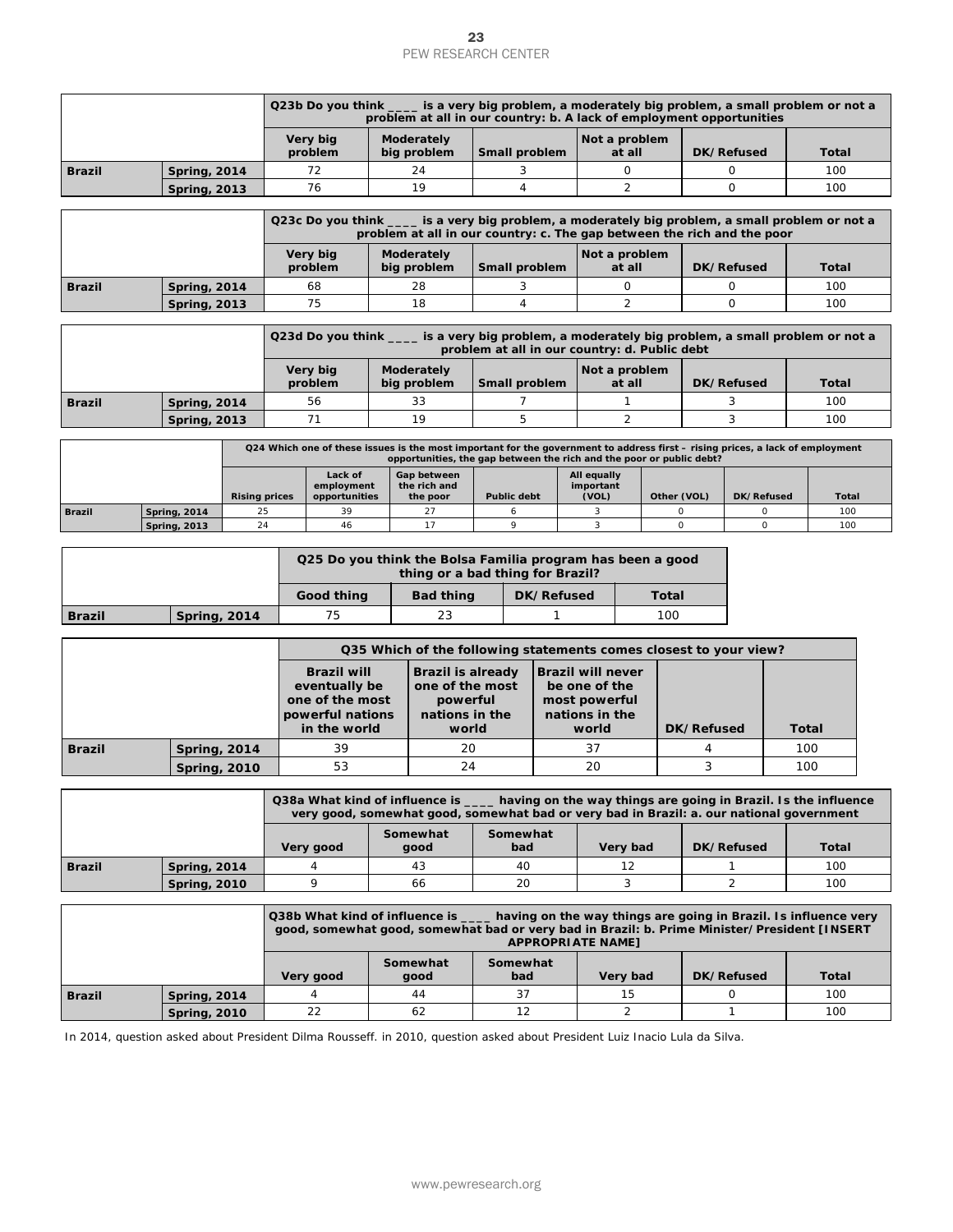|                                                                                     |                     | Q38c What kind of influence is<br>having on the way things are going in Brazil. Is the influence<br>very good, somewhat good, somewhat bad or very bad in Brazil: c. the military |    |    |  |  |     |  |  |
|-------------------------------------------------------------------------------------|---------------------|-----------------------------------------------------------------------------------------------------------------------------------------------------------------------------------|----|----|--|--|-----|--|--|
| Somewhat<br>Somewhat<br>bad<br>Total<br>DK/Refused<br>Very bad<br>Very good<br>aood |                     |                                                                                                                                                                                   |    |    |  |  |     |  |  |
| <b>Brazil</b>                                                                       | <b>Spring, 2014</b> |                                                                                                                                                                                   | 45 | 39 |  |  | 100 |  |  |
|                                                                                     | <b>Spring, 2010</b> |                                                                                                                                                                                   | 60 | 27 |  |  | 100 |  |  |

|               |                     |                                                                                                                                                                                                                                         |                                  | 24<br><b>PEW RESEARCH CENTER</b>                                                                                                                                                                                                          |                            |                                                                |              |  |  |  |  |
|---------------|---------------------|-----------------------------------------------------------------------------------------------------------------------------------------------------------------------------------------------------------------------------------------|----------------------------------|-------------------------------------------------------------------------------------------------------------------------------------------------------------------------------------------------------------------------------------------|----------------------------|----------------------------------------------------------------|--------------|--|--|--|--|
|               |                     |                                                                                                                                                                                                                                         |                                  | Q38c What kind of influence is _____ having on the way things are going in Brazil. Is the influence                                                                                                                                       |                            |                                                                |              |  |  |  |  |
|               |                     | Very good                                                                                                                                                                                                                               | Somewhat<br>qood                 | very good, somewhat good, somewhat bad or very bad in Brazil: c. the military<br>Somewhat<br>bad                                                                                                                                          | Very bad                   | DK/Refused                                                     | Total        |  |  |  |  |
| <b>Brazil</b> | <b>Spring, 2014</b> | 4                                                                                                                                                                                                                                       | 45                               | 39                                                                                                                                                                                                                                        | 11                         | 1                                                              | 100          |  |  |  |  |
|               | <b>Spring, 2010</b> | 6                                                                                                                                                                                                                                       | 60                               | 27                                                                                                                                                                                                                                        | 4                          | 3                                                              | 100          |  |  |  |  |
|               |                     |                                                                                                                                                                                                                                         | Q38d What kind of influence is _ | very good, somewhat good, somewhat bad or very bad in Brazil: d. the media - such as television,<br>radio, newspapers and magazines                                                                                                       |                            | having on the way things are going in Brazil. Is the influence |              |  |  |  |  |
|               |                     | Very good                                                                                                                                                                                                                               | Somewhat<br>good                 | Somewhat<br>bad                                                                                                                                                                                                                           | Very bad                   | DK/Refused                                                     | Total        |  |  |  |  |
| <b>Brazil</b> | <b>Spring, 2014</b> | 12                                                                                                                                                                                                                                      | 57                               | 24                                                                                                                                                                                                                                        | 6                          | 1                                                              | 100          |  |  |  |  |
|               | <b>Spring, 2010</b> | 15                                                                                                                                                                                                                                      | 66                               | 15                                                                                                                                                                                                                                        | 3                          | $\overline{2}$                                                 | 100          |  |  |  |  |
|               |                     |                                                                                                                                                                                                                                         | Somewhat                         | Q38e What kind of influence is _____ having on the way things are going in Brazil. Is the influence<br>very good, somewhat good, somewhat bad or very bad in Brazil: e. religious leaders<br>Somewhat                                     |                            |                                                                |              |  |  |  |  |
|               |                     | Very good                                                                                                                                                                                                                               | good                             | bad                                                                                                                                                                                                                                       | Very bad                   | DK/Refused                                                     | Total        |  |  |  |  |
| <b>Brazil</b> | <b>Spring, 2014</b> | 13                                                                                                                                                                                                                                      | 56                               | 23                                                                                                                                                                                                                                        | 6<br>$\overline{7}$        | 2                                                              | 100          |  |  |  |  |
|               | <b>Spring, 2010</b> | 5                                                                                                                                                                                                                                       | 62                               | 23                                                                                                                                                                                                                                        |                            | 3                                                              | 100          |  |  |  |  |
|               |                     |                                                                                                                                                                                                                                         | Q38f What kind of influence is   | very good, somewhat good, somewhat bad or very bad in Brazil: f. court system                                                                                                                                                             |                            | having on the way things are going in Brazil. Is the influence |              |  |  |  |  |
|               |                     | Very good                                                                                                                                                                                                                               | Somewhat<br>good                 | Somewhat<br>bad                                                                                                                                                                                                                           | Very bad                   | DK/Refused                                                     | Total        |  |  |  |  |
| <b>Brazil</b> | <b>Spring, 2014</b> | 2                                                                                                                                                                                                                                       | 23                               | 56                                                                                                                                                                                                                                        | 18                         | 2                                                              | 100          |  |  |  |  |
|               |                     |                                                                                                                                                                                                                                         |                                  | Q38j What kind of influence is _____ having on the way things are going in Brazil. Is the influence<br>very good, somewhat good, somewhat bad or very bad in Brazil: j. the police                                                        |                            |                                                                |              |  |  |  |  |
|               |                     | Very good                                                                                                                                                                                                                               | Somewhat<br>good                 | Somewhat<br>bad                                                                                                                                                                                                                           | Very bad                   | DK/Refused                                                     | Total        |  |  |  |  |
| <b>Brazil</b> | <b>Spring, 2014</b> | $\mathbf{1}$                                                                                                                                                                                                                            | 32                               | 50                                                                                                                                                                                                                                        | 15                         | 1                                                              | 100          |  |  |  |  |
|               | <b>Spring, 2010</b> | 3                                                                                                                                                                                                                                       | 50                               | 39                                                                                                                                                                                                                                        | 6                          | 2                                                              | 100          |  |  |  |  |
|               |                     |                                                                                                                                                                                                                                         |                                  | Q49a Now I'd like to ask your views about some additional political leaders in our country. Please<br>tell me if you have a very favorable, somewhat favorable, somewhat unfavorable, or very<br>unfavorable opinion of a. Dilma Rousseff |                            |                                                                |              |  |  |  |  |
|               |                     | <b>Very</b><br>favorable                                                                                                                                                                                                                | Somewhat<br>favorable            | Somewhat<br>unfavorable                                                                                                                                                                                                                   | <b>Very</b><br>unfavorable | DK/Refused                                                     | Total        |  |  |  |  |
| <b>Brazil</b> | <b>Spring, 2014</b> | 8                                                                                                                                                                                                                                       | 43                               | 36                                                                                                                                                                                                                                        | 13                         | 0                                                              | 100          |  |  |  |  |
|               |                     |                                                                                                                                                                                                                                         |                                  | Q49b Now I'd like to ask your views about some additional political leaders in our country. Please<br>tell me if you have a very favorable, somewhat favorable, somewhat unfavorable, or very<br>unfavorable opinion of b. Eduardo Campos |                            |                                                                |              |  |  |  |  |
|               |                     | <b>Very</b><br>favorable                                                                                                                                                                                                                | Somewhat<br>favorable            | Somewhat<br>unfavorable                                                                                                                                                                                                                   | <b>Very</b><br>unfavorable | DK/Refused                                                     | <b>Total</b> |  |  |  |  |
| <b>Brazil</b> | <b>Spring, 2014</b> | $\overline{2}$                                                                                                                                                                                                                          | 22                               | 37                                                                                                                                                                                                                                        | 10                         | 29                                                             | 100          |  |  |  |  |
|               |                     |                                                                                                                                                                                                                                         |                                  | Q49c Now I'd like to ask your views about some additional political leaders in our country. Please<br>tell me if you have a very favorable, somewhat favorable, somewhat unfavorable, or very<br>unfavorable opinion of c. Aécio Neves    |                            |                                                                |              |  |  |  |  |
|               |                     | <b>Very</b><br>favorable                                                                                                                                                                                                                | Somewhat<br>favorable            | Somewhat<br>unfavorable                                                                                                                                                                                                                   | <b>Very</b><br>unfavorable | DK/Refused                                                     | <b>Total</b> |  |  |  |  |
| <b>Brazil</b> | <b>Spring, 2014</b> | $\overline{2}$                                                                                                                                                                                                                          | 25                               | 40                                                                                                                                                                                                                                        | 13                         | 20                                                             | 100          |  |  |  |  |
|               |                     |                                                                                                                                                                                                                                         |                                  |                                                                                                                                                                                                                                           |                            |                                                                |              |  |  |  |  |
|               |                     | Q49d Now I'd like to ask your views about some additional political leaders in our country. Please<br>tell me if you have a very favorable, somewhat favorable, somewhat unfavorable, or very<br>unfavorable opinion of d. Marina Silva |                                  |                                                                                                                                                                                                                                           |                            |                                                                |              |  |  |  |  |
|               |                     | <b>Very</b><br>favorable                                                                                                                                                                                                                | Somewhat<br>favorable            | Somewhat<br>unfavorable                                                                                                                                                                                                                   | <b>Very</b><br>unfavorable | DK/Refused                                                     | <b>Total</b> |  |  |  |  |
| Brazil        | <b>Spring, 2014</b> | 6                                                                                                                                                                                                                                       | 45                               | 29                                                                                                                                                                                                                                        | 8                          | 11                                                             | 100          |  |  |  |  |
|               |                     |                                                                                                                                                                                                                                         |                                  | www.pewresearch.org                                                                                                                                                                                                                       |                            |                                                                |              |  |  |  |  |

|               |                     | Q38e What kind of influence is ____ having on the way things are going in Brazil. Is the influence<br>very good, somewhat good, somewhat bad or very bad in Brazil: e. religious leaders |    |    |  |  |     |  |
|---------------|---------------------|------------------------------------------------------------------------------------------------------------------------------------------------------------------------------------------|----|----|--|--|-----|--|
|               |                     | Somewhat<br>Somewhat<br><b>Total</b><br>DK/Refused<br>bad<br>Very bad<br>Very good<br>aood                                                                                               |    |    |  |  |     |  |
| <b>Brazil</b> | Spring, 2014        |                                                                                                                                                                                          | 56 | 23 |  |  | 100 |  |
|               | <b>Spring, 2010</b> |                                                                                                                                                                                          | 62 | 23 |  |  | 100 |  |

|               |                                                                            | Q38f What kind of influence is<br>having on the way things are going in Brazil. Is the influence<br>very good, somewhat good, somewhat bad or very bad in Brazil: f. court system |  |  |  |  |              |  |  |
|---------------|----------------------------------------------------------------------------|-----------------------------------------------------------------------------------------------------------------------------------------------------------------------------------|--|--|--|--|--------------|--|--|
|               | Somewhat<br>Somewhat<br>bad<br>DK/Refused<br>Very bad<br>Very good<br>aood |                                                                                                                                                                                   |  |  |  |  | <b>Total</b> |  |  |
| <b>Brazil</b> | <b>Spring, 2014</b>                                                        | 100<br>23<br>56<br>18                                                                                                                                                             |  |  |  |  |              |  |  |

|               |                     | Q38j What kind of influence is _____ having on the way things are going in Brazil. Is the influence<br>very good, somewhat good, somewhat bad or very bad in Brazil: j. the police |    |    |  |  |     |  |
|---------------|---------------------|------------------------------------------------------------------------------------------------------------------------------------------------------------------------------------|----|----|--|--|-----|--|
|               |                     | Somewhat<br>Somewhat<br><b>Total</b><br>DK/Refused<br>bad<br>Very bad<br>Very good<br>aood                                                                                         |    |    |  |  |     |  |
| <b>Brazil</b> | <b>Spring, 2014</b> |                                                                                                                                                                                    | 32 | 50 |  |  | 100 |  |
|               | <b>Spring, 2010</b> |                                                                                                                                                                                    | 50 | 39 |  |  | 100 |  |

| Q49a Now I'd like to ask your views about some additional political leaders in our country. Please<br>tell me if you have a very favorable, somewhat favorable, somewhat unfavorable, or very<br>unfavorable opinion of a. Dilma Rousseff |              |                          |                       |                         |                            |            |       |  |  |
|-------------------------------------------------------------------------------------------------------------------------------------------------------------------------------------------------------------------------------------------|--------------|--------------------------|-----------------------|-------------------------|----------------------------|------------|-------|--|--|
|                                                                                                                                                                                                                                           |              | <b>Verv</b><br>favorable | Somewhat<br>favorable | Somewhat<br>unfavorable | <b>Verv</b><br>unfavorable | DK/Refused | Total |  |  |
| <b>Brazil</b>                                                                                                                                                                                                                             | Spring, 2014 | 100<br>36<br>43          |                       |                         |                            |            |       |  |  |

|                                                   |                     | Q49b Now I'd like to ask your views about some additional political leaders in our country. Please<br>tell me if you have a very favorable, somewhat favorable, somewhat unfavorable, or very<br>unfavorable opinion of b. Eduardo Campos |  |                         |                            |            |       |  |  |  |
|---------------------------------------------------|---------------------|-------------------------------------------------------------------------------------------------------------------------------------------------------------------------------------------------------------------------------------------|--|-------------------------|----------------------------|------------|-------|--|--|--|
| Somewhat<br><b>Verv</b><br>favorable<br>favorable |                     |                                                                                                                                                                                                                                           |  | Somewhat<br>unfavorable | <b>Verv</b><br>unfavorable | DK/Refused | Total |  |  |  |
| <b>Brazil</b>                                     | <b>Spring, 2014</b> | 100<br>37<br>29<br>22<br>10                                                                                                                                                                                                               |  |                         |                            |            |       |  |  |  |

|        |                     | Q49c Now I'd like to ask your views about some additional political leaders in our country. Please<br>tell me if you have a very favorable, somewhat favorable, somewhat unfavorable, or very<br>unfavorable opinion of c. Aécio Neves |                       |                         |                            |            |              |  |
|--------|---------------------|----------------------------------------------------------------------------------------------------------------------------------------------------------------------------------------------------------------------------------------|-----------------------|-------------------------|----------------------------|------------|--------------|--|
|        |                     | Verv<br>favorable                                                                                                                                                                                                                      | Somewhat<br>favorable | Somewhat<br>unfavorable | <b>Verv</b><br>unfavorable | DK/Refused | <b>Total</b> |  |
| Brazil | <b>Spring, 2014</b> |                                                                                                                                                                                                                                        | 25                    | 40                      |                            | 20         | 100          |  |

| Q49d Now I'd like to ask your views about some additional political leaders in our country. Please<br>tell me if you have a very favorable, somewhat favorable, somewhat unfavorable, or very<br>unfavorable opinion of d. Marina Silva |                     |                   |                       |                         |                            |            |              |  |  |
|-----------------------------------------------------------------------------------------------------------------------------------------------------------------------------------------------------------------------------------------|---------------------|-------------------|-----------------------|-------------------------|----------------------------|------------|--------------|--|--|
|                                                                                                                                                                                                                                         |                     | Verv<br>favorable | Somewhat<br>favorable | Somewhat<br>unfavorable | <b>Verv</b><br>unfavorable | DK/Refused | <b>Total</b> |  |  |
| l Brazil                                                                                                                                                                                                                                | <b>Spring, 2014</b> | 100<br>29<br>45   |                       |                         |                            |            |              |  |  |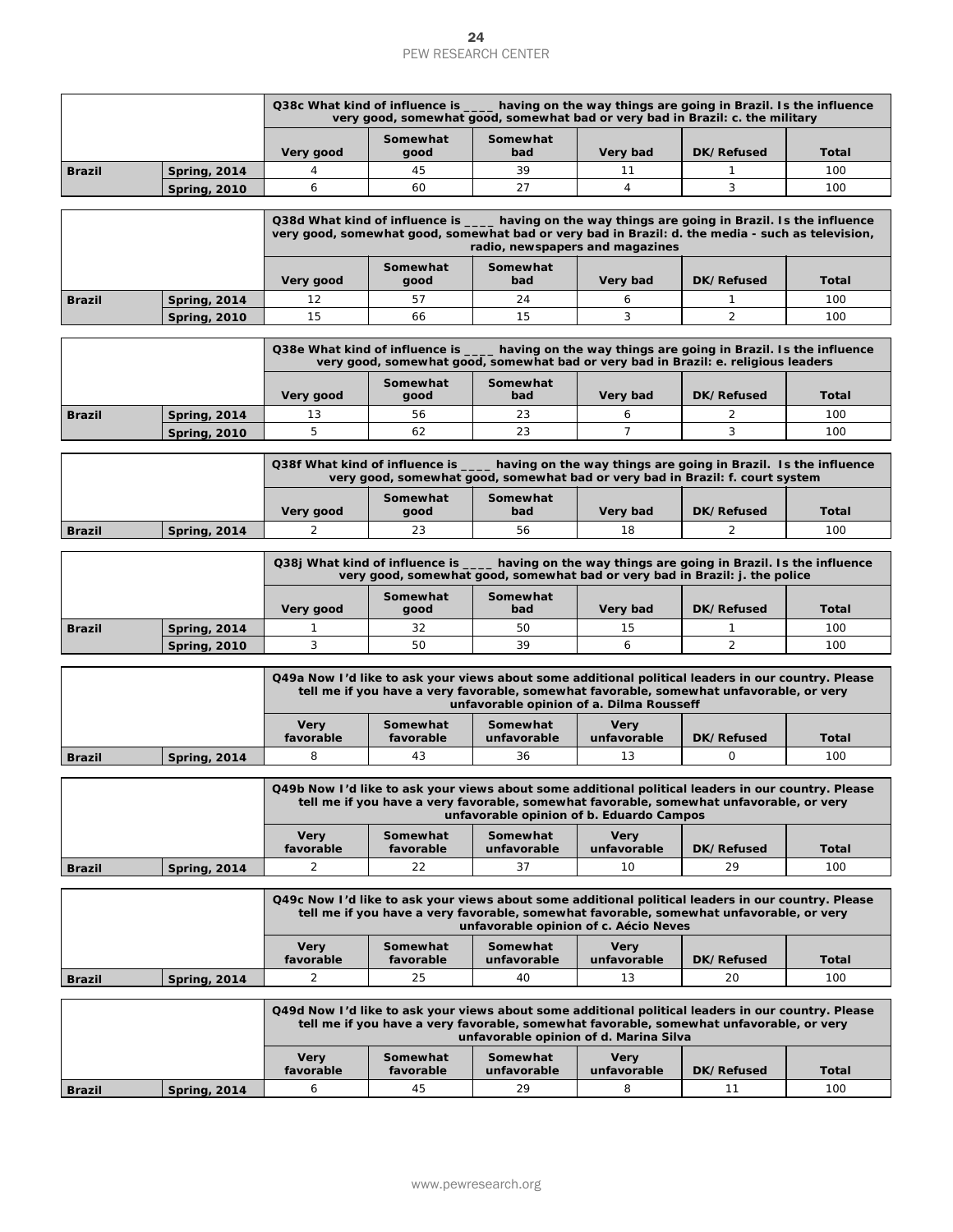|               |                     |                                                                                                                                   | <b>PEW RESEARCH CENTER</b>                                                                                                                                                                                                                           | 25 |                         |  |                                                     |  |            |              |
|---------------|---------------------|-----------------------------------------------------------------------------------------------------------------------------------|------------------------------------------------------------------------------------------------------------------------------------------------------------------------------------------------------------------------------------------------------|----|-------------------------|--|-----------------------------------------------------|--|------------|--------------|
|               |                     |                                                                                                                                   |                                                                                                                                                                                                                                                      |    |                         |  |                                                     |  |            |              |
|               |                     | Q49e Now I'd like to ask your views about some additional political leaders in our country. Please                                | tell me if you have a very favorable, somewhat favorable, somewhat unfavorable, or very                                                                                                                                                              |    |                         |  | unfavorable opinion of e. Luiz Inácio Lula da Silva |  |            |              |
|               |                     | Very<br>favorable                                                                                                                 | Somewhat<br>favorable                                                                                                                                                                                                                                |    | Somewhat<br>unfavorable |  | <b>Very</b><br>unfavorable                          |  | DK/Refused | Total        |
| <b>Brazil</b> | <b>Spring, 2014</b> | 19                                                                                                                                | 47                                                                                                                                                                                                                                                   |    | 23                      |  | 10                                                  |  | 1          | 100          |
|               |                     |                                                                                                                                   | Q49f Now I'd like to ask your views about some additional political leaders in our country. Please<br>tell me if you have a very favorable, somewhat favorable, somewhat unfavorable, or very<br>unfavorable opinion of f. Fernando Henrique Cardoso |    |                         |  |                                                     |  |            |              |
|               |                     | <b>Very</b><br>favorable                                                                                                          | Somewhat<br>favorable                                                                                                                                                                                                                                |    | Somewhat<br>unfavorable |  | <b>Very</b><br>unfavorable                          |  | DK/Refused | <b>Total</b> |
| <b>Brazil</b> | <b>Spring, 2014</b> | 3                                                                                                                                 | 23                                                                                                                                                                                                                                                   |    | 47                      |  | 20                                                  |  | 8          | 100          |
|               |                     | Q49g Now I'd like to ask your views about some additional political leaders in our country. Please                                | tell me if you have a very favorable, somewhat favorable, somewhat unfavorable, or very                                                                                                                                                              |    |                         |  | unfavorable opinion of g. Joaquim Barbosa           |  |            |              |
|               |                     | Very<br>favorable                                                                                                                 | Somewhat<br>favorable                                                                                                                                                                                                                                |    | Somewhat<br>unfavorable |  | <b>Very</b><br>unfavorable                          |  | DK/Refused | Total        |
| <b>Brazil</b> | <b>Spring, 2014</b> | 22                                                                                                                                | 38                                                                                                                                                                                                                                                   |    | 20                      |  | 6                                                   |  | 13         | 100          |
|               |                     | Q50a Do you approve or disapprove of the way President Dilma<br>Rousseff is handling each of the following areas: a. the economy  |                                                                                                                                                                                                                                                      |    |                         |  |                                                     |  |            |              |
|               |                     | Approve                                                                                                                           | <b>Disapprove</b>                                                                                                                                                                                                                                    |    | DK/Refused              |  | Total                                               |  |            |              |
| <b>Brazil</b> | <b>Spring, 2014</b> | 34                                                                                                                                | 63                                                                                                                                                                                                                                                   |    | 3                       |  | 100                                                 |  |            |              |
|               |                     | Q50b Do you approve or disapprove of the way President Dilma<br>Rousseff is handling each of the following areas: b. preparations |                                                                                                                                                                                                                                                      |    | for the World Cup       |  |                                                     |  |            |              |
|               |                     | <b>Approve</b>                                                                                                                    | <b>Disapprove</b>                                                                                                                                                                                                                                    |    | DK/Refused              |  | <b>Total</b>                                        |  |            |              |
| <b>Brazil</b> | <b>Spring, 2014</b> | 32                                                                                                                                | 67                                                                                                                                                                                                                                                   |    | 1                       |  | 100                                                 |  |            |              |
|               |                     | Q50c Do you approve or disapprove of the way President Dilma                                                                      | Rousseff is handling each of the following areas: c. crime                                                                                                                                                                                           |    |                         |  |                                                     |  |            |              |
|               |                     | <b>Approve</b>                                                                                                                    | <b>Disapprove</b>                                                                                                                                                                                                                                    |    | DK/Refused              |  | Total                                               |  |            |              |
| <b>Brazil</b> | <b>Spring, 2014</b> | 15                                                                                                                                | 85                                                                                                                                                                                                                                                   |    | 0                       |  | 100                                                 |  |            |              |
|               |                     | Q50d Do you approve or disapprove of the way President Dilma                                                                      | Rousseff is handling each of the following areas: d. corruption                                                                                                                                                                                      |    |                         |  |                                                     |  |            |              |
|               |                     | <b>Approve</b>                                                                                                                    | <b>Disapprove</b>                                                                                                                                                                                                                                    |    | DK/Refused              |  | Total                                               |  |            |              |
| <b>Brazil</b> | <b>Spring, 2014</b> | 13                                                                                                                                | 86                                                                                                                                                                                                                                                   |    | 1                       |  | 100                                                 |  |            |              |
|               |                     | Q50e Do you approve or disapprove of the way President Dilma                                                                      | Rousseff is handling each of the following areas: e. poverty                                                                                                                                                                                         |    |                         |  |                                                     |  |            |              |
|               |                     | <b>Approve</b>                                                                                                                    | <b>Disapprove</b>                                                                                                                                                                                                                                    |    | DK/Refused              |  | <b>Total</b>                                        |  |            |              |
| <b>Brazil</b> | <b>Spring, 2014</b> | 34                                                                                                                                | 65                                                                                                                                                                                                                                                   |    | 1                       |  | 100                                                 |  |            |              |
|               |                     | Q50f Do you approve or disapprove of the way President Dilma                                                                      | Rousseff is handling each of the following areas: f. education                                                                                                                                                                                       |    |                         |  |                                                     |  |            |              |
|               |                     | <b>Approve</b>                                                                                                                    | <b>Disapprove</b>                                                                                                                                                                                                                                    |    | DK/Refused              |  | <b>Total</b>                                        |  |            |              |
| <b>Brazil</b> | <b>Spring, 2014</b> | 29                                                                                                                                | 71                                                                                                                                                                                                                                                   |    | 0                       |  | 100                                                 |  |            |              |
|               |                     | Q50g Do you approve or disapprove of the way President Dilma<br>Rousseff is handling each of the following areas: g. health care  |                                                                                                                                                                                                                                                      |    |                         |  |                                                     |  |            |              |
|               |                     | <b>Approve</b>                                                                                                                    | <b>Disapprove</b>                                                                                                                                                                                                                                    |    | DK/Refused              |  | <b>Total</b>                                        |  |            |              |
| <b>Brazil</b> | <b>Spring, 2014</b> | 15                                                                                                                                | 85                                                                                                                                                                                                                                                   |    | 0                       |  | 100                                                 |  |            |              |
|               |                     |                                                                                                                                   | www.pewresearch.org                                                                                                                                                                                                                                  |    |                         |  |                                                     |  |            |              |